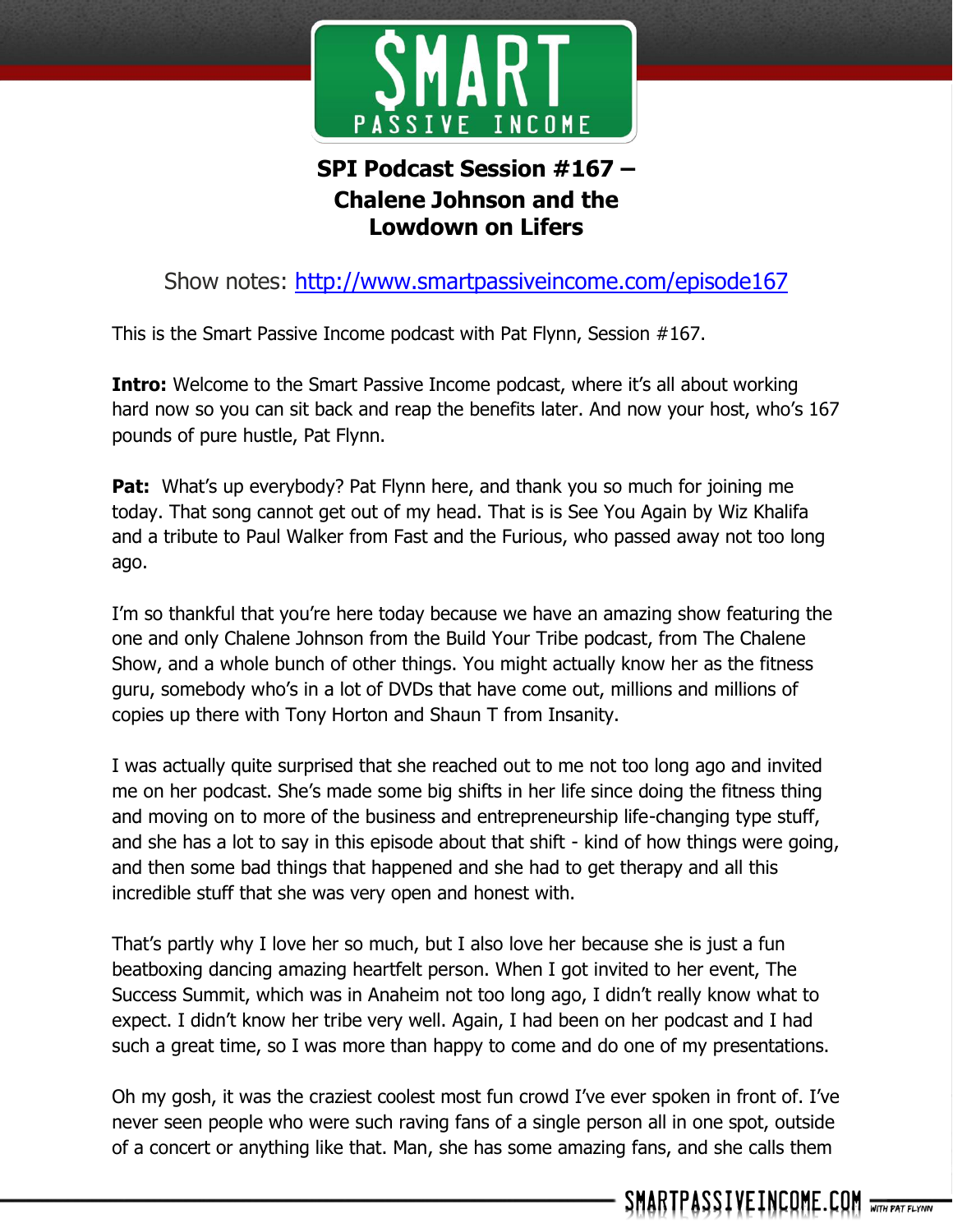

Lifers. You'll hear us talk about Lifers and what she's done to build this amazing fan base.

I know I have amazing fans. You guys are incredible, but the fans that Chalene has are just on a whole other level. It's just insane, and you're going to hear us talk about it in this particular episode. I'm just so thrilled that she's here. Without further rambling, this is Chalene Johnson from the Build Your Tribe podcast, The Chalene Show, and also ChaleneJohnson.com.

 $=$   $=$   $=$   $=$ 

**Pat:** What's up, SPI? Pat here with Chalene Johnson, one of the most incredible people I've met in the last year or two. Chalene, welcome to the SPI podcast.

**Chalene:** What's up? I'm so excited to be here.

**Pat:** You had me speak at your recent event, Success Summit, and I had such an amazing time. Not only were you and your team just incredibly hospitable and just great with keeping me in check with what was going on, but your audience  $-$  oh my gosh! It was the best audience I've ever spoken in front of, so thank you and thank your tribe and just thank you.

**Chalene:** Thank you! I really love my Lifers. They are people who I would hang out with, so I'm glad you said that.

**Pat:** And we'll get into your Lifers. Some of you may be going, "What are Lifers?" They are Chalene's raving fans. That's what she calls them, and they call themselves that too, which is really cool. We're going to talk about how she's built that tribe, and I also want to talk about life/work balance too, which I know you are very, very passionate about.

For those of you who don't know who Chalene is, why don't you tell us a little bit about how you got to where you're at today.

**Chalene:** For sure, and thank you for this opportunity, Pat. I've been listening for a long time and sending my customers to listen to Smart Passive Income. The stories you feature on the show are so inspirational because I think they're a lot like ours, just people who are really passionate about helping other people.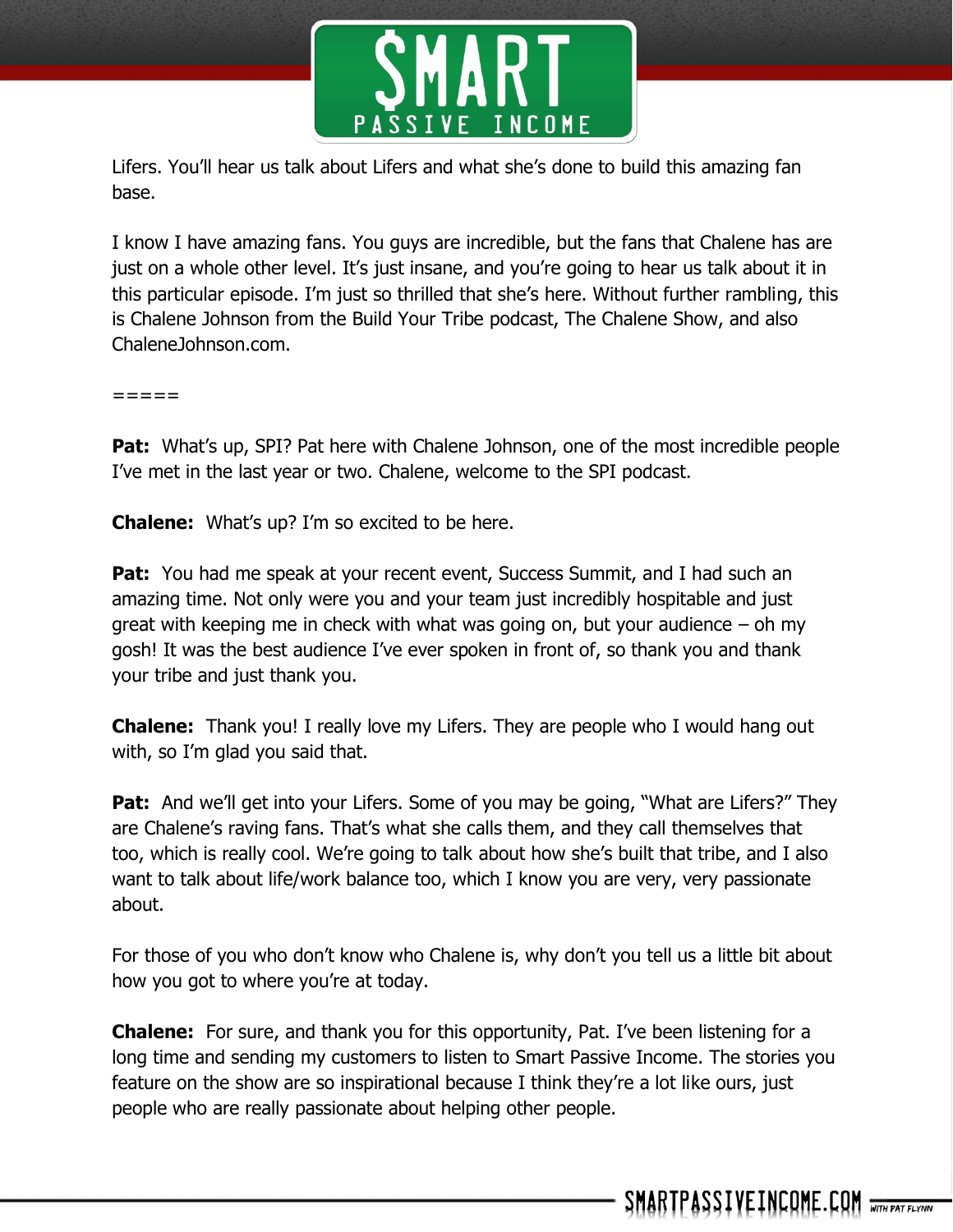

If I were to tell you the quick story, it is that I am an entrepreneur at heart. I'm probably best known from doing fitness infomercials. We've done millions and millions of DVD sales of exercise videos, but it's never what I set out to do. I studied justice, morality, and constitutional democracy in college. I know, right?

I put myself through school at Michigan State by flipping cars. I would buy a car from the State of Michigan really cheap and then I would just basically buff it out, have it painted, clean it up, clean the engine, and then sell it to a private owner.

**Pat:** So you're like the original Pimp My Ride?

**Chalene:** [laughing] Yeah, totally! But you know I'm 5'2" and blonde, and a lot of these transactions were in not very nice areas of Detroit, and I did this on my own. I was this 17- and 18-year-old girl with a purse full of cash going to buy vehicles in sketchy parts of town, or I was waiting for someone to come to my house so I could show them my vehicle. Then they wouldn't show, or they would show up and they were kind of sketchy.

**Pat:** That just sounds sketchy overall.

**Chalene:** When you're young you don't know, but I did sense that there was something probably not that safe about it. If nothing else it was inconvenient, so my first business was I provided a place where anyone who was selling their own used vehicle and anyone who was in the market to buy a used vehicle – not from a dealer but from a private owner – we would all meet on a Saturday at a location I rented from the state. I called it the All-Michigan Auto Swap Meet. Then I would take a percentage of the sale of the vehicle.

I was solving my own problem. This was great for me. I could sell a vehicle in like an hour, and then look at all these other people. I could help them because they were in the same boat. It wasn't a huge business but it was enough to help me get through college and pay my bills.

I was thinking I was going to law school and I was studying to be a paralegal and teaching fitness classes because I loved it. It just gave me joy. We both share that in common. Fitness just makes me patient. It makes me happy. It makes me balanced, so I loved teaching these fitness classes but it seemed like a losing proposition because there was so much time spent creating these workouts and they don't pay much.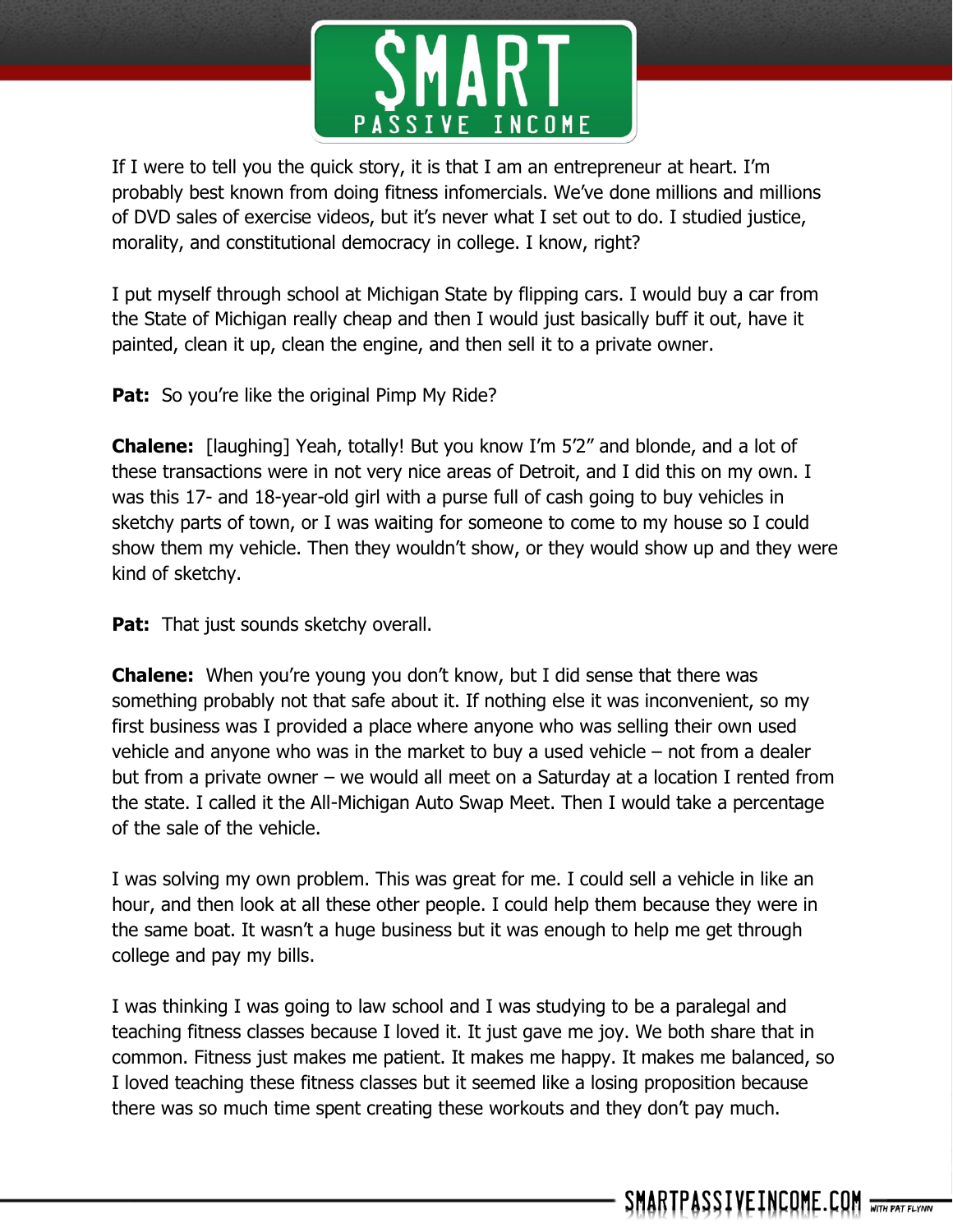

So again I thought, "Well, I'll solve this problem for people who love teaching fitness classes. I'll develop a kind of paint-by-number workout so that instructors could just buy this program and they would know then what to teach to their students, including music."

That really took off, to the point that I decided, "Okay, I'm not going to go to law school. This is huge." At one point we had almost 100,000 instructors around the globe in 30 different countries, and I turned it into a certification for instructors, which developed into 5 different formats and a fitness apparel company, just a whole culture.

Then I started doing these motivational camps around it called Camp Do-More, and we had 70 area promotion directors. Those were the people, a couple in each state, who would book the events and pack the events, and it was huge and it was successful and it was very stressful.

**Pat:** For those of you listening, you probably don't know how big Chalene Johnson is. She is huge! She's sold millions of DVDs. She's up there with the likes of Shaun T, who I've gotten to know very well through Insanity, and Tony Horton and all the Beach Body people. She's got Hip Hop Hustle, Turbo Kick, Turbo Fire, PiYo, and all these other incredibly successful fitness programs.

That's what you were well-known for, but now you've sort of walked away – or not walked away but you've switched gears. Tell me the reason for switching.

**Chalene:** Probably like most entrepreneurs, I just always thought everything I could do myself would save us money. We were a shoestring operation. We never took out any loans. It was my husband and I doing it ourselves.

Really a lot of it in the early days I was trying to do everything myself, giving everyone else as little as possible because the honest truth is  $-1$  think sometimes we like to say, "Well, I was a control freak or I thought I was saving us money," but in order for me to be honest and to change I had to really take an honest look at why I wasn't letting go of things. I can say today that the reason why I didn't let go of things is because I wanted the credit.

If someone would say, "Wow, that was a really great design for that t-shirt," if that wasn't something I designed then I would feel inadequate. I needed to get all the credit. I wanted everyone to say, "No way! You did that too?" and it was at a cost.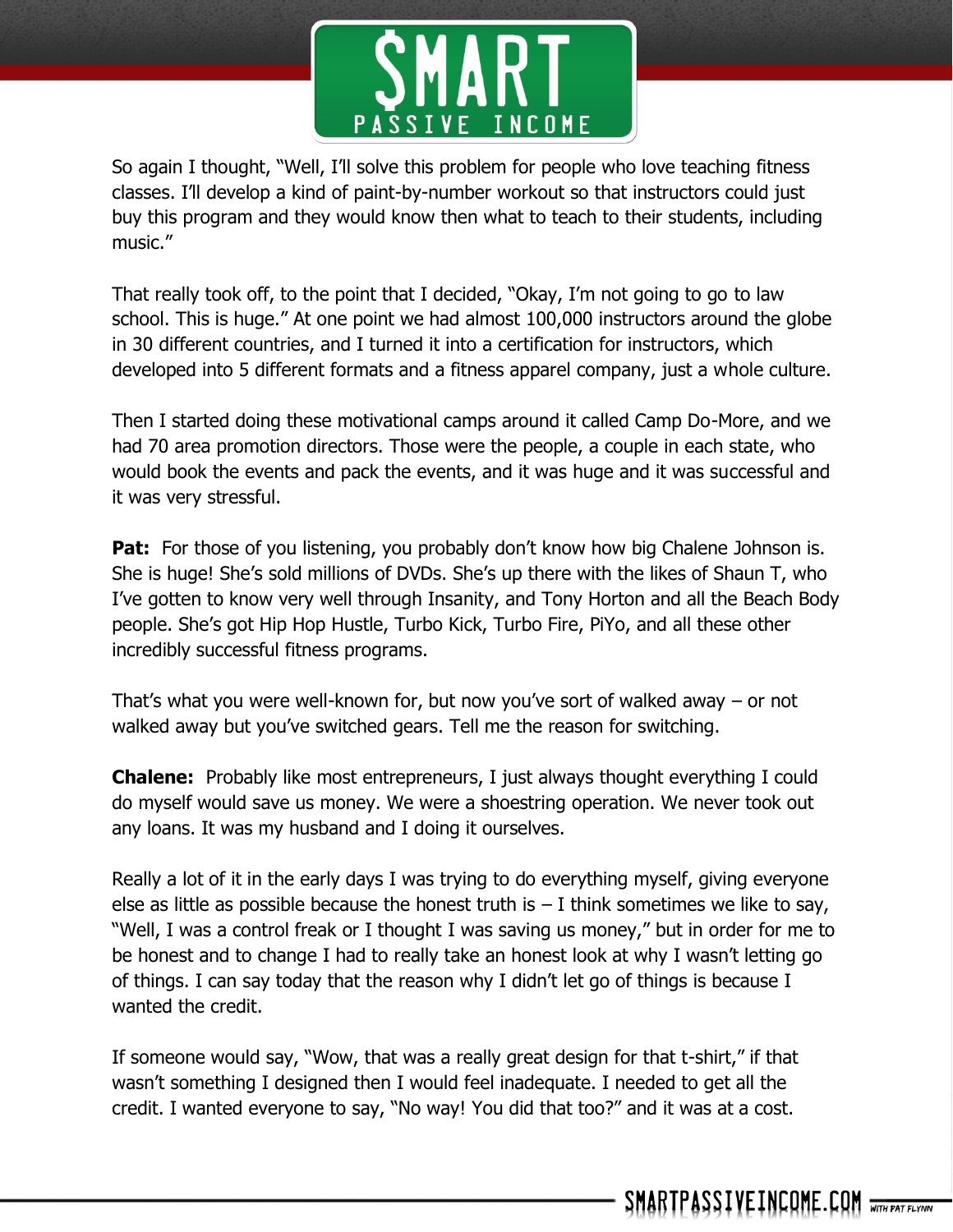

So then what happened is we have this company that's growing through word-of mouth by serving fitness instructors and building this popularity through word-of-mouth for Turbo Kick at the time, and PiYo and Hip Hop Hustle, but really Turbo Kick. It was about the same year that  $-$  do you remember Winsor Pilates?

**Pat:** Yeah, I do actually.

**Chalene:** Winsor Pilates and Tae Bo were really big that year, so all the infomercial companies were kind of on the hunt for the next big group fitness program. I'd collected over the years this book of people's weight loss, their photos and their stories. They weren't my students, they were other instructors' students, but I was proud of their results and that they were doing it for years, so I would save these photos and emails, and that book became legendary. We started getting calls from everybody who wanted us to do an infomercial with them.

We did sign with Beach Body and they were the new guy on the block at the time, but there was something about the fact that they didn't want to change a thing. They were like, "We get it. We get you. We're not going to try to make this anything that it's not. We like the sound effects. We like your edge. We like that it doesn't make sense." They liked all of that, so we did our first couple infomercials with them.

Now I was answering to consumers and all of the huge number of moving parts of a big corporation that's doing infomercials, and I'm running an apparel company, and I'm overseeing 70 area promotions directors, and I personally am starring in and creating every one of these exercise programs, and I'm cutting the music, and I'm licensing the music, and I almost killed myself.

Pat: You had books too that you were writing at the time as well, right?

**Chalene:** No, not yet. That came later. That was part of the revelation, but it was too much. I always knew it was but I was doing a lot of this from home, so I could always justify it. "See? I'm a stay at home mom. I'm running my business from home. Isn't this great?" but I really was never present and I couldn't relax. The truth is I was really resentful if I saw anyone else relaxing or sitting still.

Pat: Talk more about that. What do you mean by that?

**Chalene:** I was probably awful to be married to, because if I saw my husband sit down on the couch and doze off I could feel anger bubbling up inside of me like, "I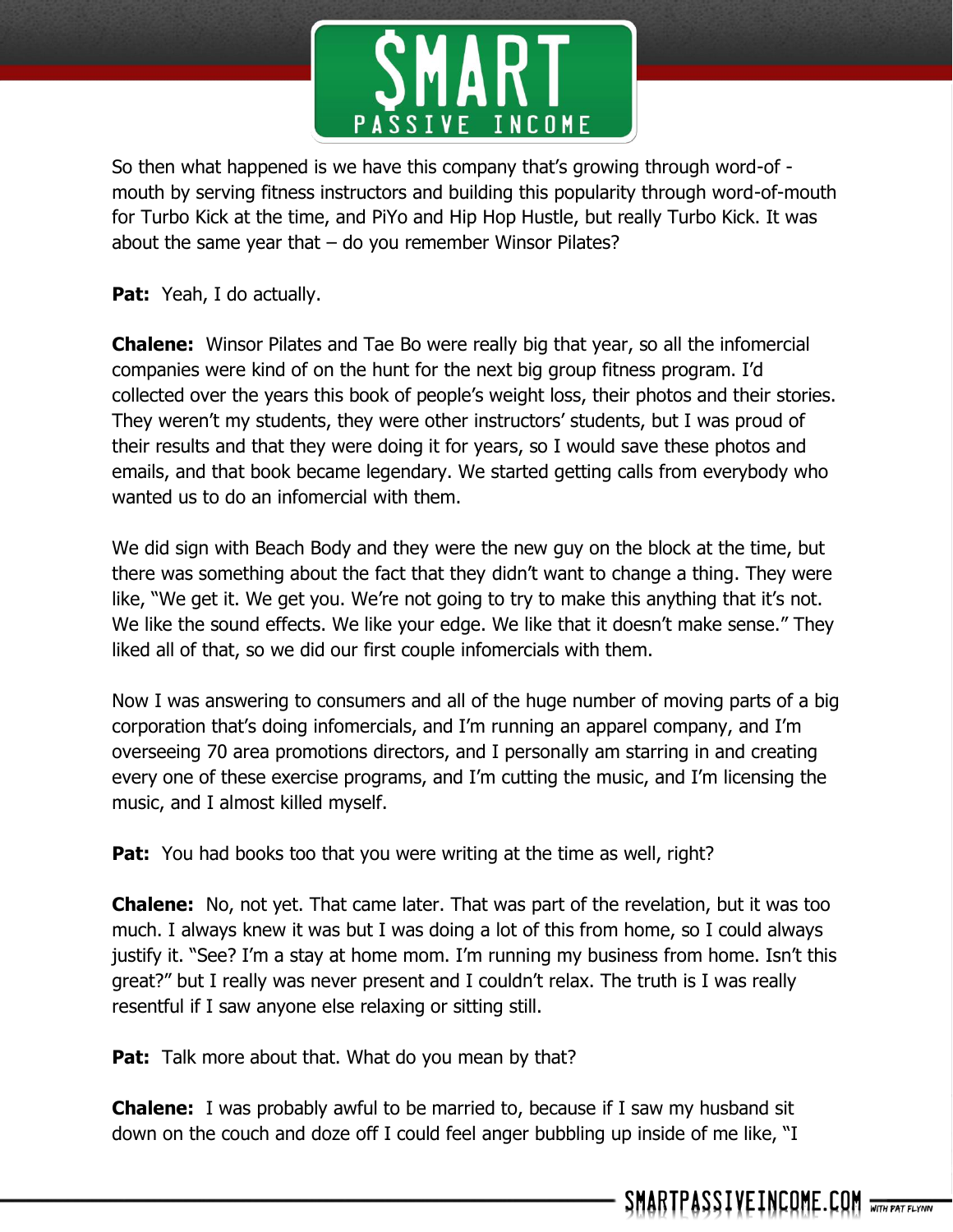

can't rest so why does anyone else get to rest?" But the honesty in the situation was I couldn't rest because I wouldn't allow myself to. It was my own prison.

I felt sorry for myself, which is so weird. I felt sorry for myself like, "All of this is on my shoulders. It's all on me," yet when anyone would try to help me I'd be like, "Oh no, no, I got it, I can do that. No, I got that. I'll take care of that too," so everyone just kind of let me keep doing that because I would force people to let me do everything.

There were a lot of signs. I don't want to say it was like one big day. There were lots of signs. There were lots of red flags that this wasn't going to go well. I couldn't keep this  $up$  – not just the way I felt, but other signs, a lot of them. I think people are always waiting for that big sign to make a change in their lives, like a car accident or a serious illness in the family, and those things were happening but that wasn't the sign I needed.

My husband just one day was walking out the door and he was in a really bad mood and I said, "What's wrong? Why are you in a bad mood? What's wrong?" and he just looked at me and he goes, "This will never end, will it?" and I was like, "What? What will never end? Of course it will. Honey, when this project is done then..." and I could tell there was a look in his eye and he just said, "I'm not happy with this." I said, "You're not happy with us? What are you saying?"

It was the first time in my whole life I just felt my stomach drop, and it was a shock because my husband is just always the guy who's like, "Hey, whatever. If that's good for you it's good for me, honey." I'd never heard those words and it was like somebody had told me my life was over.

I really felt the bottom drop out, just the look in his eyes. It was something that scared me to the core and I'm like, "I'm not happy and you're not happy. Why are we doing this? Let's end it. Let's sell everything and let's just go live in a cardboard box, because dude, I don't need to do this."

The funny thing is we were in business together and we talked all the time, but we didn't really talk about that kind of thing. He'd never told me. I saw he was in a bad mood, and he would see I was in a bad mood, and if I saw that he was kind of like on eggshells I could figure out that if I could come up with a quick fix, like we could run a sale or I could book another event, that he would kind of get in a better mood.

I always thought, "Okay, so if I can find more ways to earn income that keeps him happy," and he thought, "Well, she's happiest when she's doing lots of things." We just

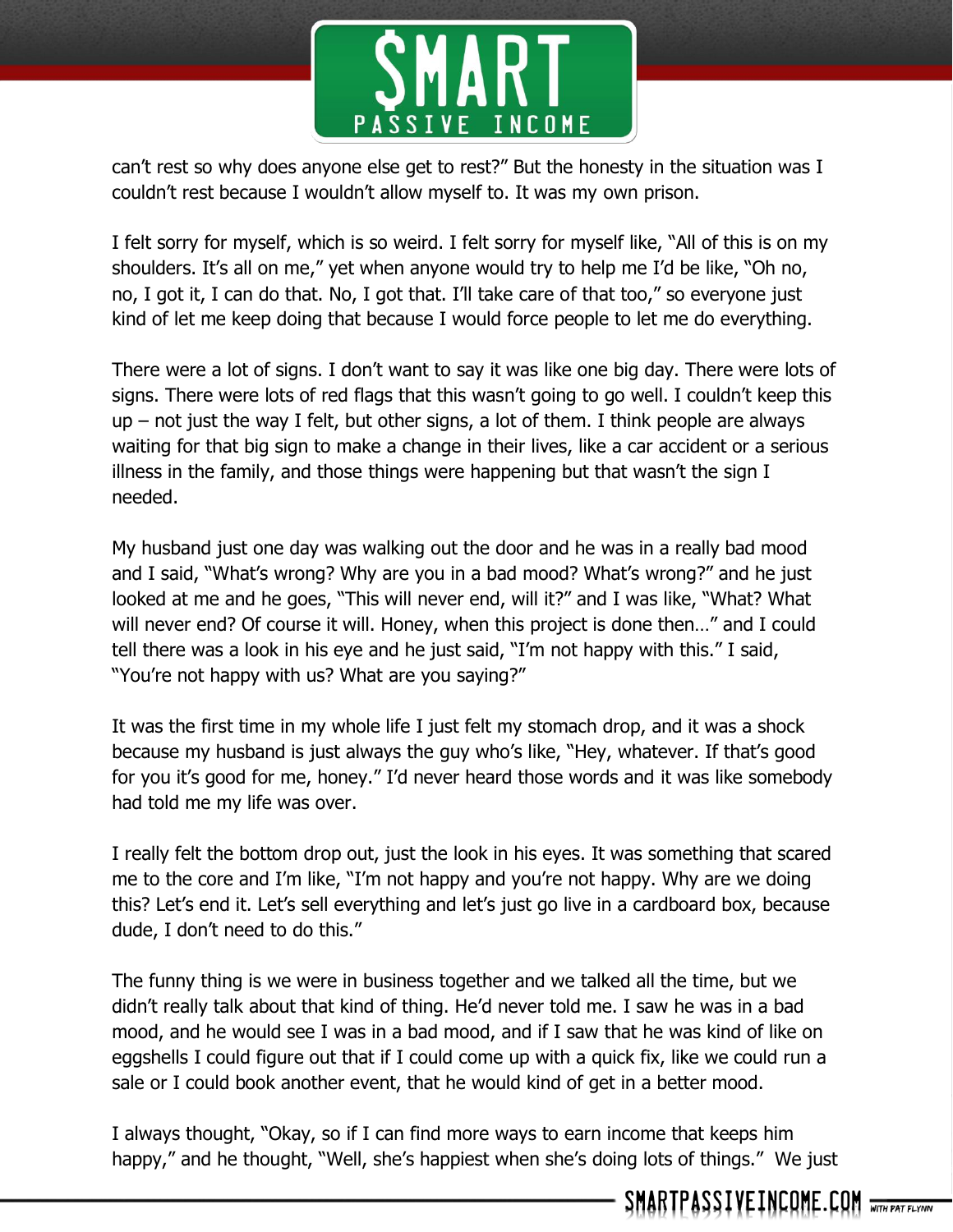

never really talked about what we wanted – what we wanted to feel, what we wanted for each other, what really makes us happy. We'd never had that conversation.

**Pat:** Yeah, until it finally came out, so what would you recommend? I think a lot of people can relate to that, just chugging along, not really focusing on why even sometimes. What would you recommend for people to potentially avoid that situation, hopefully before they get to that burnout period?

**Chalene:** First of all, I can't prescribe priorities to anyone other than those who are ready to just really look at what's important to you. For me it was my family. Nothing matters more than my family – not money or toys or notoriety, none of that, and that's the truth. I really was willing to go live in a cardboard box, as long as I had my husband and my children with me.

I think that people have to stop just going after goals because it seems like a great goal to chase after. Instead of setting goals based on what I would like to have or what I would like to accomplish, I ask people to sit down and say, "What do you want to feel? A year from now, if I had a magic wand and I could change everything that wasn't working, everything that caused you stress, everything that upsets you, everything you're doing that you don't like doing, what would you expect to wake up and feel?"

That's what we started with, and I didn't want to feel responsible anymore. I didn't want to feel tired. I didn't want to feel distracted. I wanted to feel one word – I wanted to feel peace, and we both did.

Pat, I have to tell you it felt like a desperate moment for me and for Brett, but I knew there was no other option. The worst case scenario is we live on the streets, but who cares, we're together, but we have to get out from under this.

Then we set out to create a plan to reverse-engineer what we had done, basically. We sat down and put together a plan to figure out how to get ourselves out of a business that at that point completely was dependent upon me. We had to figure out how do we transition our customers so that they will accept and love seeing other people in the videos, and how do we train somebody else to do the music, and how do I not be the brand.

**Pat:** I think that's a big struggle that a lot of us go through. Even with the Smart Passive Income, a lot of people know that although it's called Smart Passive Income it's Pat Flynn's website. I know that I'm dedicated to this website, although sometimes we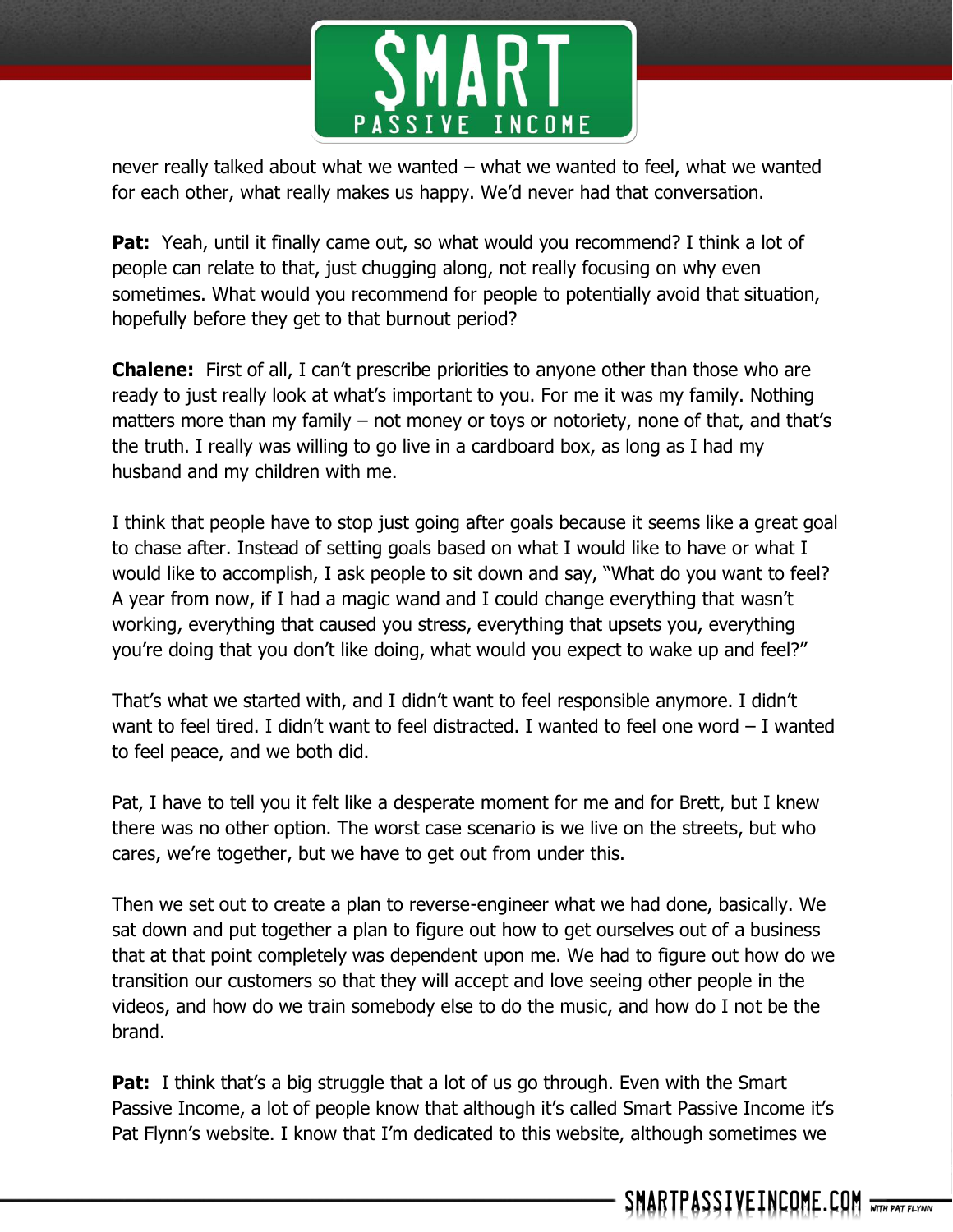

get into this mode where we feel like we have to just keep going and keep producing and this sort of thing. We often forget sometimes why we're doing what we're doing.

I'm very lucky to be working at home and being here with my family, which motivates me all the time and does remind me from day to day why I continue to do the work that I need to do – that, and also having an amazing audience who is there and very responsive and very thankful for the work that I do. I'm so thankful for all of you, obviously, just like I know, Chalene, you are to your audience as well. It's very, very obvious.

In terms of the actual things you put into place there and taking yourself out of the business a little bit, can you walk us through kind of what that looked like and what the end result was?

**Chalene:** We started by thinking about what would the end result need to look like. We knew at that point we wanted to sell the business and we wanted to sell a profitable business. At that moment it was profitable, but we worried that  $-$  for example, if Smart Passive Income the podcast each week was suddenly being hosted by someone else, will you lose listeners? So we set out to create brands that weren't dependent upon me, and then worked backwards.

If at the end it's all other instructors who are in all of the videos, then what would it look like 6 months before that? Then maybe I'm only in one per quarter. And what would it look like a year before that? At that point maybe I'm just introducing new instructors. We kind of gradually went backwards and sketched out what it would need to look like in every single area where I had put myself on the reins.

Then we had to go, "How long is this going to take, and how do we stay accountable? What can we agree to between the two of us?" Ultimately we just kept reminding ourselves what it is we wanted. At every turn, each time I turned something over I felt better and better and better.

The other thing I think is really important to be honest about is therapy. Brett and I had to do therapy. We've done marriage counseling, but I think the piece that really made it possible was Brett doing counseling to figure out to have a voice, how to speak up. In the past I would say, "Hey, let's take on this new project!" and he'd be like, "Okay, if that makes you happy," so he needed to have a voice.

I didn't know it at the time but I was like, "I'll do therapy but my only problem is I'm a workaholic. I don't know if that's a bad thing," you know what I mean? I really kind of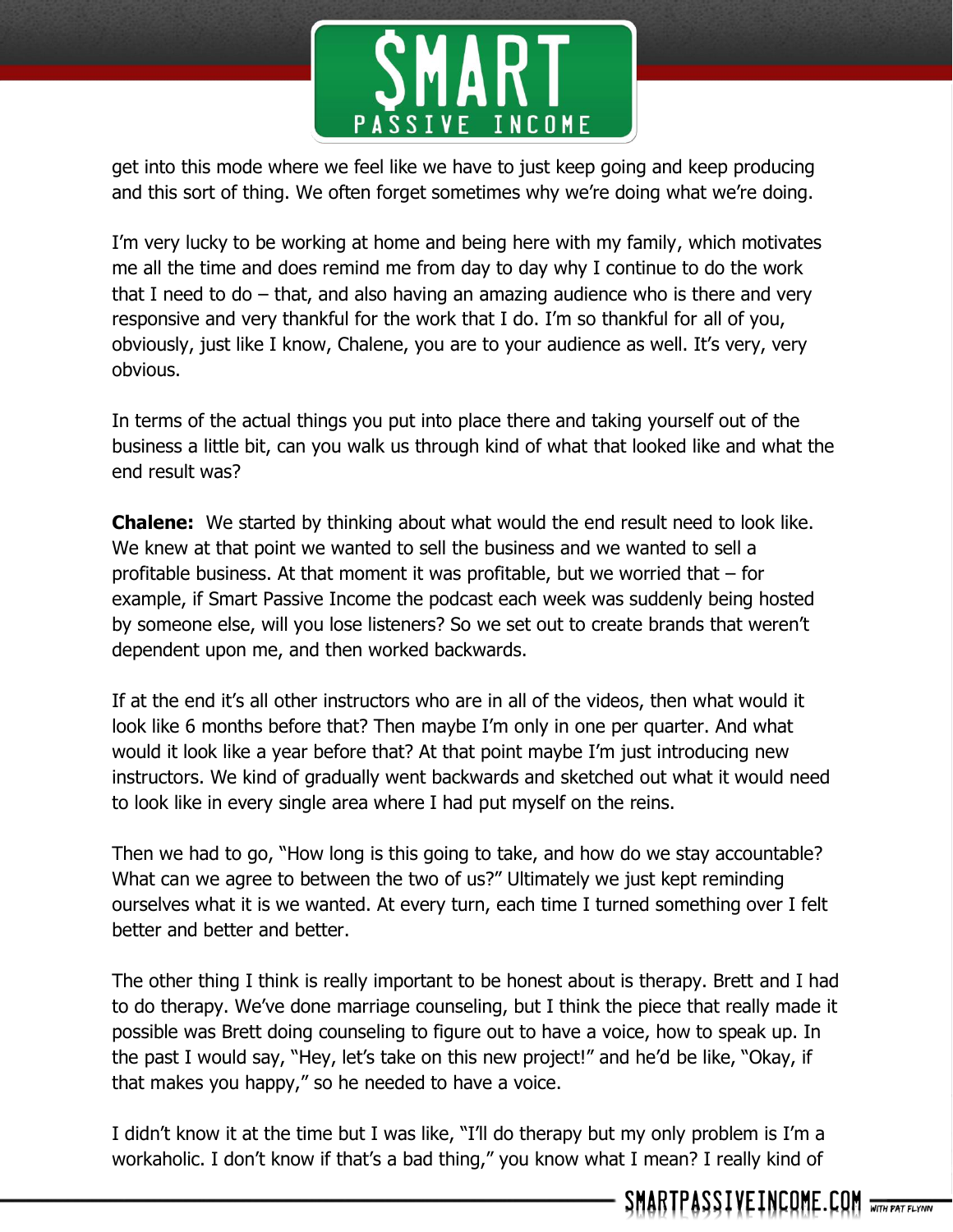

thought, "Well, I just have to work less." But what I realized by doing therapy was that there was, for whatever reason, this belief I held that there wasn't value to me unless I was creating income for other people, unless I was making money for people. If I wasn't doing that I wasn't important.

I had to figure out where that came from and why I thought that way, and that was kind of a surprise to me. It was like, "Oh! That's why I will work through the night. That's why it bothers me if somebody else were to get the opportunity."

I'm so glad I did therapy because I know I would still be dealing with that today. I know I would still be saying yes to everything, for fear that I might not be making enough money or that I wasn't valuable.

**Pat:** I think a lot of people think therapy is a very negative thing, sort of like an emergency situation or a last resort. But I heard you speak about it at your event and it was completely the opposite actually.

**Chalene:** Yeah, we won't take on clients unless they agree to do therapy, because for most people that's the breakthrough. You would go to the dentist if you had a toothache, so if you have what I call "the same skip in your record" and you keep doing this thing like, "I wish I didn't feel so compelled to work on the weekends" and you keep having that "skip in the record," that skip in the record is a groove in your brain, so go to an expert and have them smooth it out for you.

It's like the ultimate shortcut. I always say, "Smart people do therapy," and I hope we change the stigma, because we'd save lives, we'd save marriages, we'd save children. We could save the world if more people would go and talk to someone.

**Pat:** So you were able to eventually turn things around and sell the business, correct?

**Chalene:** Yeah, we sold our business.

**Pat:** And what was that like internally? That was such a huge thing. You took yourself out of the business and finally sold that. Was that like a weight lifted off your shoulder?

**Chalene:** It was a weight lifted off my shoulder and it was also a grieving process that I wasn't expecting. I had to grieve because it's like raising a baby and then turning it over to an orphanage who didn't give birth to this baby. You're like, "Wait, wait, wait! Don't forget to hold the baby's head!" I'm not going to lie, it was really hard for me to let go at first.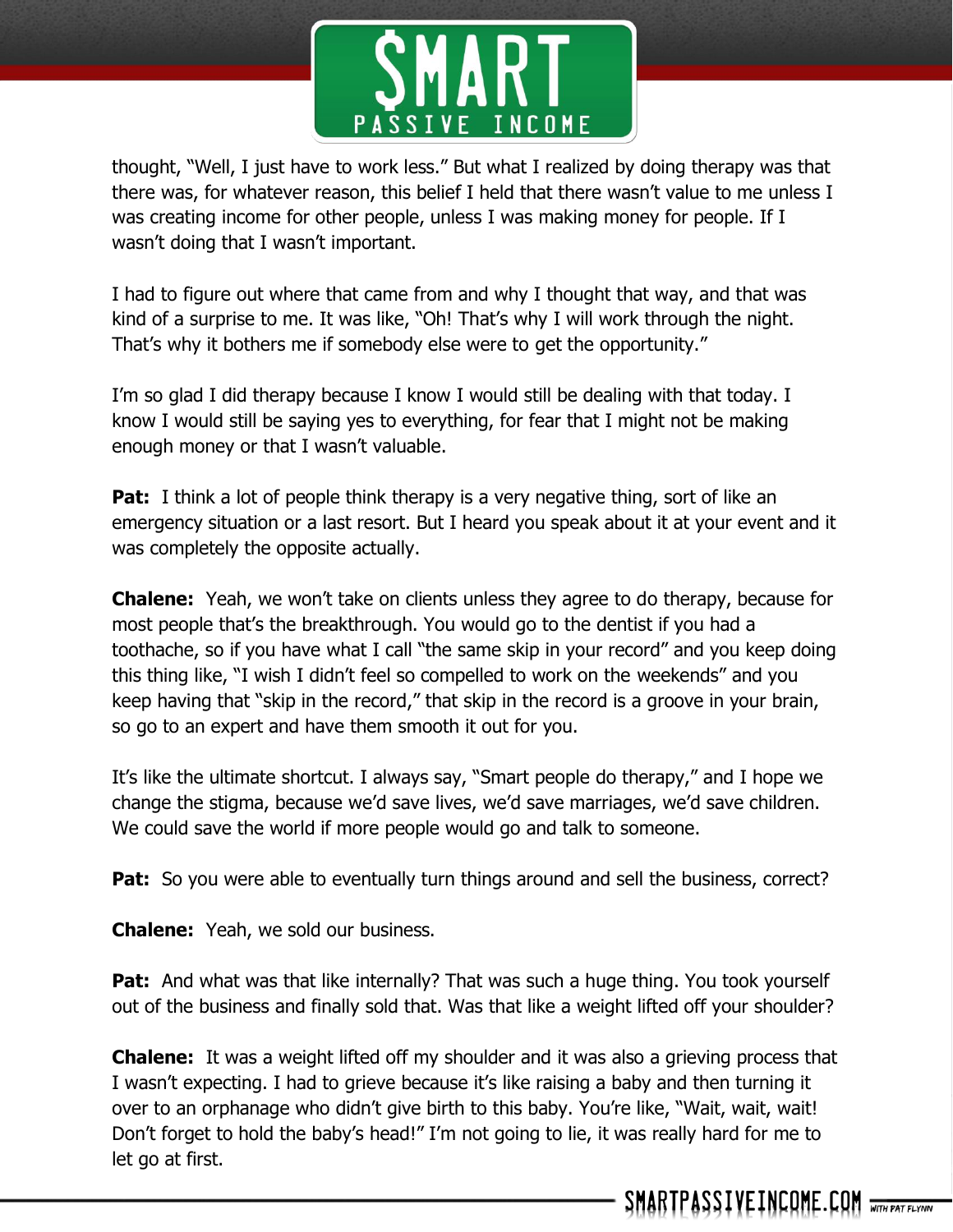

Part of my consulting with Beach Body, I'm sure they would tell you I was such a pain in the butt. I was supposed to be consulting but I had my foot in every door like, "Wait a second! Let me re-read that email before it goes out." Then eventually they were like, "We got it. By the way, we're a billion dollar company. We got it."

**Pat:** You sold your business to Beach Body, and then they kind took over what you had started, but you kept wanting to adjust things and make things your way.

**Chalene:** Yeah, and then I got some advice from a retired physician, a friend of the family, and he explained something to me. He goes, "Chalene, you know I sold one of my businesses once and I'll just never forget when I showed up to the board meeting one day and I was pounding my fist telling them how they're doing everything wrong, an older gentleman put his hand on my shoulder and he said, 'Hey Mark, they just want you to be quiet and sit in the corner.'"

I was like, "Okay, I get it." I have to let them do it their own way or what would be the point? It just came to the point where I'm like, "They're going to do it their way and they're going to do it better and I just have to let go so I can do my own thing as well as I can," but I did feel guilt and I did feel a sense of relief.

During the negotiations of our business we couldn't tell our employees. We just couldn't, so because of that and knowing that was our plan for about three years, at that 3-year mark this is what we did. You can ask any of my former employees.

We said, "Y'all are going to start your own business, every one of you. You need to start your business and you can work on it here at the office during office hours once your own work is done, because we love you and we believe that everyone should have their own business someday, so you guys should do that," and most of them did. I'd say 80% of our employees, because we were teaching entrepreneurship, were starting their own businesses online and trying to create passive income.

We did that because I didn't want to pull the rug from under anyone. In my perfect vision of how this would go down, I wanted us to be able to sit down with our employees when we were able to tell them and say, "But now you have a choice, and now you can decide to go with our new parent company or you can decide if it's the time for you to embark on your own full-time business," and I'd say we were about half and half.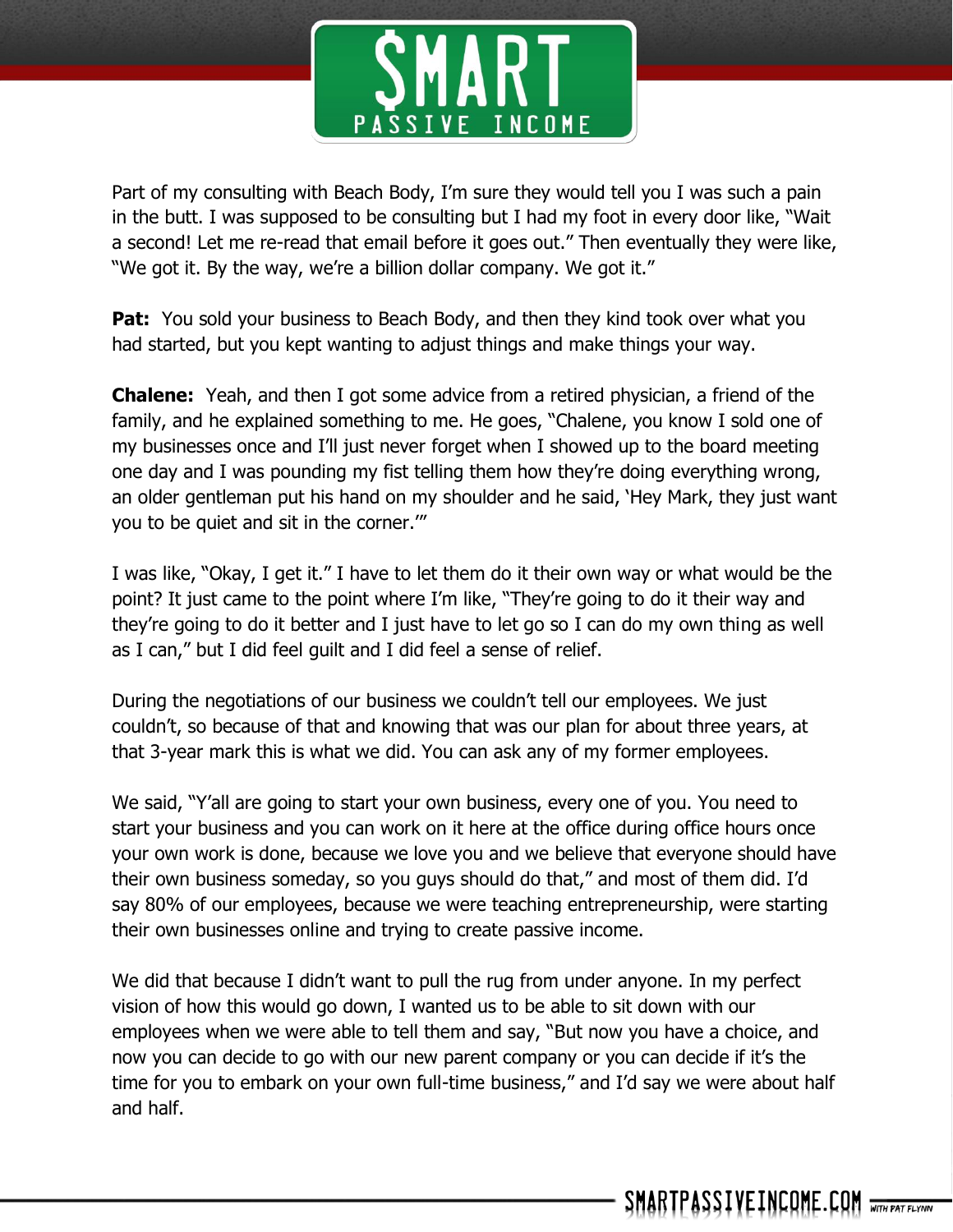

**Pat:** That's incredible, Chalene. Thank you for being honest with all that in this sort of first part of your journey here, but obviously this is the closing of one door and opening of another. What does that new door look like at this point?

**Chalene:** I'm always trying to solve problems for people, and once this chapter – I don't want to say it's over because it's fitness and I'm still working with Beach Body and still consulting, and I'm still obviously doing fitness videos, but it's not my primary source of income.

Now my primary source of income, my passion, my purpose is #1 it has to be passive, as passive as possible so that my day is balanced so that I can say no and I can say yes to my family and so I can relax, and so I can see somebody else relaxing and I can think, "Hey, maybe I'll take a nap too."

So today what we do is teach other people how to do what we've done, how to get themselves out of what I call success prison, how to get yourself out of that, what that plan looks like, and more importantly how to execute it and then maintain it so you don't fall back into those trappings.

We have an online academy called Smart Success and that's what we teach to entrepreneurs, how to do it the right way, the smart way from every inch of your life so that you have more time and that you don't fill that time with more work. Then we also teach online marketing.

I always want to teach whatever I've just figured out, so for me I had no clue. I'm like, "Okay, we're going to start a business where we help people with personal development," because I was writing this book, Push, and my agent said, "I'm not going to take you to New York and shop you around…" because I didn't want to do a diet book. He was like, "I can get you a diet book tomorrow, but without an email list, Chalene – you say you want to write a personal development book – you can't get that book deal, not with the companies you want unless you have an email list." I was like, "Okay, how do I get one?" [laughing]

I just took every seminar and workshop and just decided to study it. It's not my natural propensity, all of those pieces, so once I figured it out I was like, "Oh, this is kind of fun. It's a constantly moving target. I want to teach other people who are like me who are creative and don't necessarily love that stuff, but you have to know it and I want to teach them how to do it."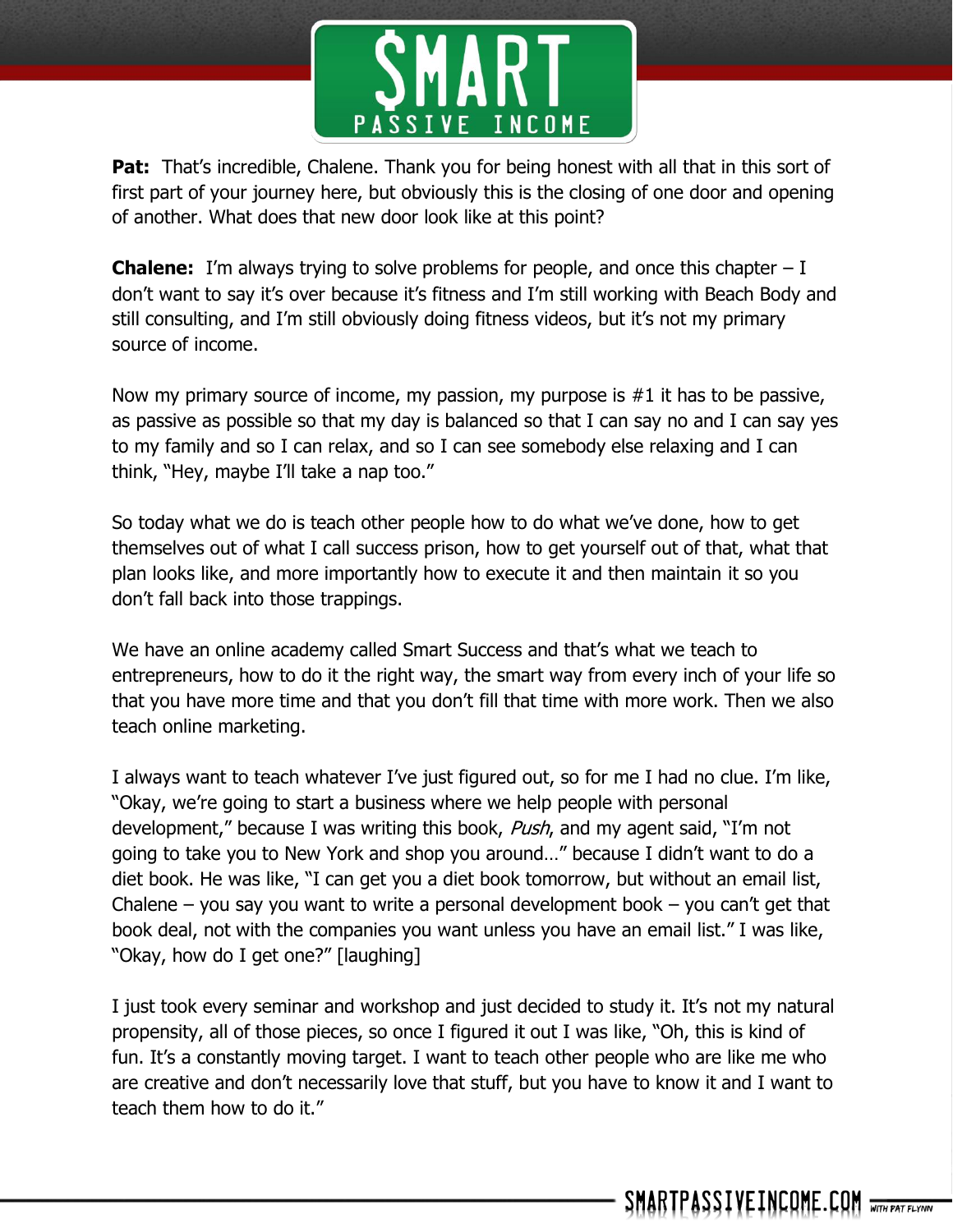

**Pat:** That's great. I think the email list is obviously very important, but to a lot of people who are getting into new things, when they hear that they're like, "Ugh, that's such a mysterious thing." So you went to these seminars and what was it about these seminars that helped you build up your email list and begin this following?

**Chalene:** Well, if I had been smart I would have listened to a lot more podcasts, but at the time all I could think to do was to Google it. I would look for a seminar that would teach basically list building or online marketing, and just learned by piecing it all together.

The first thing I figured out was that I had to give people a gift. My goal was to have 100,000 people on my email list in the first year, so that's what we did in the first year. I created a series, and you can still see them – some of them are even still the original videos if you go to [30daypush.com.](http://www.30daypush.com/)

This was the plan that I hatched to help people identify with me as someone who helps with personal development, so here's what I did. I flipped over my laptop and I filmed like a 5-minute video every day for 30 days, talking about how I kind of organize my life on my iPhone. I talked about this concept that I have called a push goal, and how I create a special way of making a list, and all these pieces.

It was very, very informal and no budget. I literally flipped open my laptop, and then I hosted those videos and would exchange people those videos, which they would get dripped out one per day for 30 days, for their email address.

I spent 30 days with people. The ones who get through it, we've been through the trenches together. I don't know if I'd recommend that to people because 30 days is a long time to keep people's attention, but if people spend 30 days with you, you're like buds.

They were in my home and it was very informal and it felt very natural and real. I was honest and you'd hear the dogs barking in the background. A lot of those videos are still up, and I've updated some of them just because I was like, "Oh my god, why did somebody even let me post this? It was so bad."

Here's a great story. The year that book released, I published with Rodale and I was able to get that book deal not because of my notoriety. I didn't have a show on the air that year. Nobody knew my name, but that year P90X, the Tony Horton show, was #1. People were singing about it in pop songs and they were talking about it on late night TV and every celebrity was doing P90X. It was like THE program to do.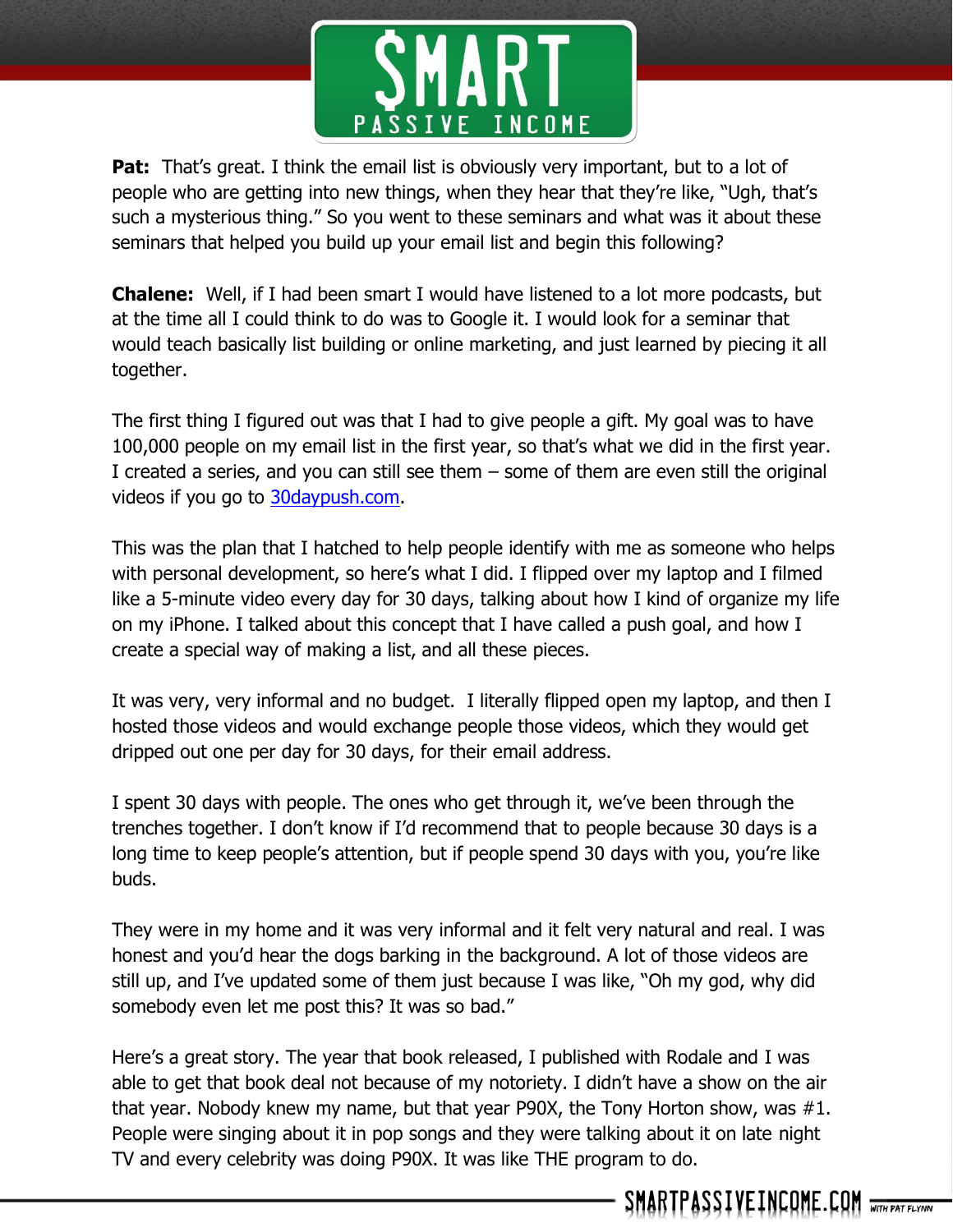

Tony and I are friends so he knows I share this story, but we both published our first books with Rodale. That year, despite his popularity and notoriety, because I completely focused on an email list, my book hit the New York Times bestseller list the first week and his didn't make the list.

It has nothing to do with the content of the books, unfortunately. You can have a phenomenal book and it can be the most unique thing ever, it can be earth shattering, but if you don't have an email list it's just really hard to reach people, so that's what we did.

It was that 30 day push. It was those videos I created from flipping open my laptop and just talking from my heart, not with a teleprompter, just from my heart. "Here I am and here's how I've created my success, and here's how I want to help you." It really created a tight bond with people.

**Pat:** I love that because that was your goal, just to build that email list, and that had this dramatic effect on other aspects of your life. We talk often on this podcast about the book called *[The One Thing](http://www.smartpassiveincome.com/one-thing)* by Gary Keller and Jay Papasan. They talk about this thing called the domino effect, where if you just focus on that one first thing, it kind of affects everything else. That one focus which made it really easy for you to decide what to do and what videos to create and things like that was all about that email list.

That's a funny story because I was big into Tony Horton and P90X. A lot of people know that I actually did the program. I have a before and after shot on SPI somewhere in the archive. I'm going to pull that back up for this podcast.

If I were to ask you now, Chalene, how big your following is, how big would you say it would be?

**Chalene:** I don't know. Do you include email list and social media platforms?

Pat: How big is your email list now?

**Chalene:** I think we're probably around 400,000 or 500,000. We clean it up a lot, but it's hefty.

**Pat:** That is hefty. Your super power, Chalene, is your personality. When we see you on stage and even when we hear you on this podcast you can tell it's very easy to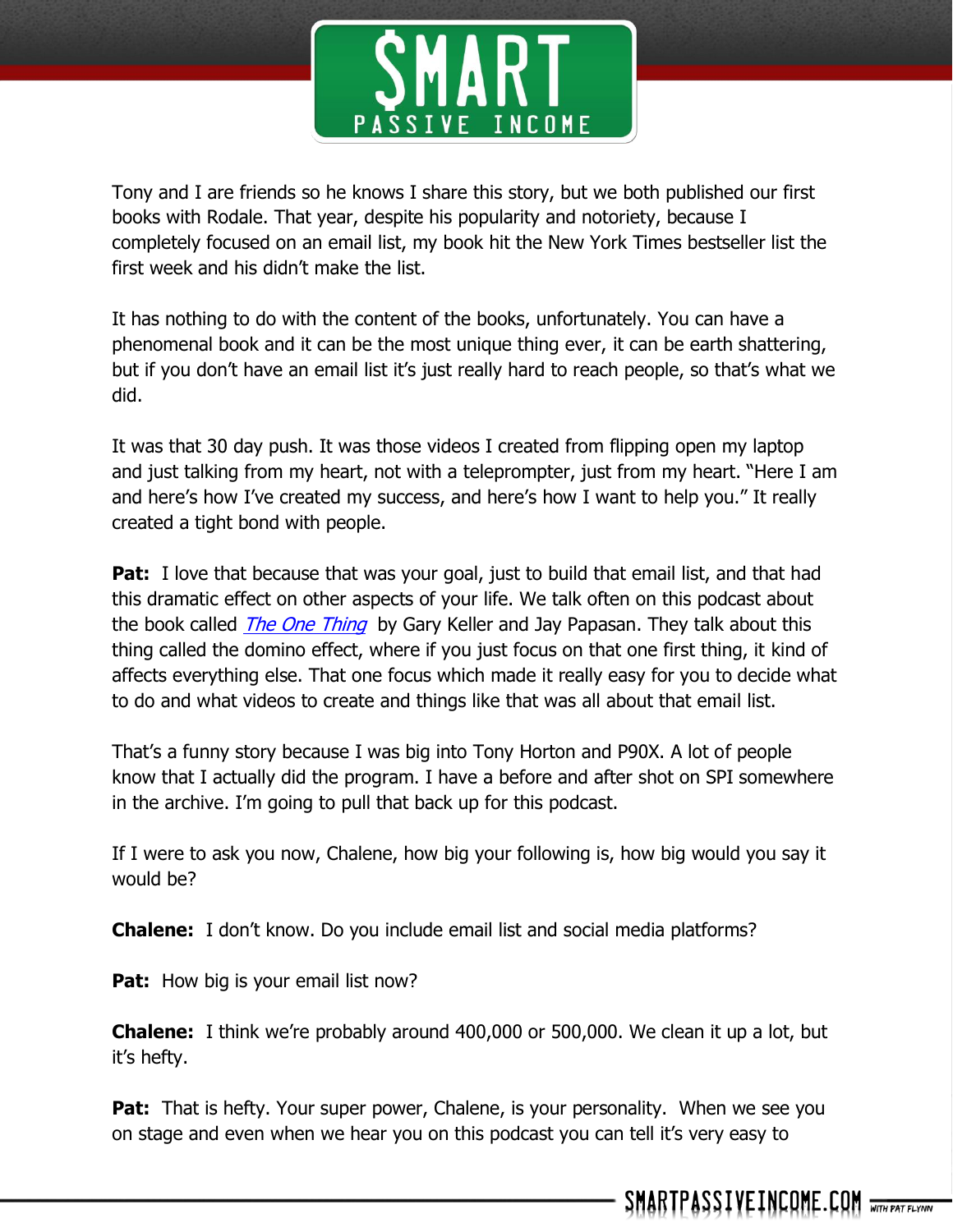

connect with you. I believe that's been part of the reason why you've been able to create these Lifers, as you call them, these incredible raving fans.

I was at your event, and every time you walked in the room the whole space would just flock and everybody's eyes were on you and it was incredible! I'd never seen anything like that. I go to events every once in a while and I get people coming over to me saying, "Pat, I love your show" and things like that, and that feels incredible. I can't even imagine what it would be like at yours. I mean you're a celebrity, Chalene.

**Chalene:** It's interesting you should say that because you just made me flash to a thought. When I go into a fitness event, like for example I'll do these large fitness events where there's 10,000 or even 20,000 people at an event, I don't feel that same connection as I do when it's one of my events where I'm looking for you and I'm going to find you and I'm going to know when I find you.

My parents were attendees this year and my mom goes, "Hmm, you certainly have a type, don't you?" and I'm like, "What does that mean?" because you look out in the audience and they're all ages and sizes and shapes and ethnicities, but there's a type, and the reason why is this  $-1$  want to be happy so I only want to work with people who I really like. If I don't like you, I don't want to work with you. I don't want you to buy my products. I don't want to try to please you. Go find somebody else.

I want to be happy, so I want to serve people who I like in real life, so I have to be so mean that I'm going to offend somebody who wouldn't like me and I wouldn't like them. But it's so boldly me that someone's like, "Oh, she's exactly like my best friend."

Like today just before our podcast I connected with this gal on Instagram. You get that call all the time, people who want to come over and pick your brain. I say no 20,000 times a year, but there was just something about her, and she's not a paid client. I'm like, "Yeah, get over here. I'm going to give you 2 hours," and I just sat across the table from her.

I thought, "I already know you and I already get you, so let me just take my brain out and download it into yours because I get you, I know you, and I want to take care of you for nothing because that makes me happy." It makes me happy to be around people who it's like, "I like you. I know you're a good person and I want to help you."

That's what a Lifer is for me. I can tell you the qualities I look for and I'm going to find you: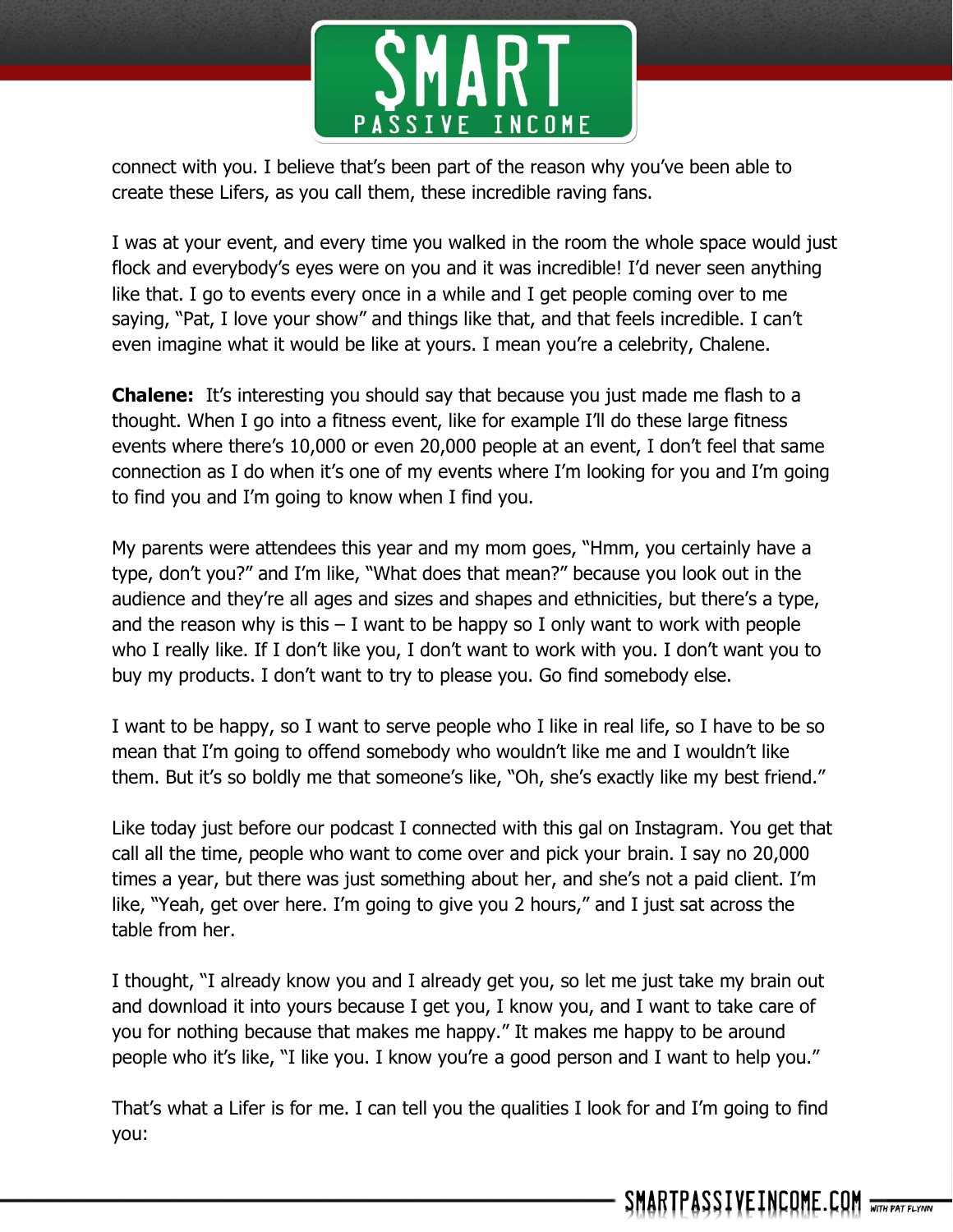

- A sense of humor
- You like pop culture and rap music
- You don't take yourself too seriously
- You're very humble
- Faith is important to you and family is paramount
- You might be opinionated, but you're always kind to people
- You're a helper and you're a giver
- You are my girl, you are my guy, get in my car

**Pat:** I think that's why we've connected really quickly.

**Chalene:** Yeah. I mean I could tell the first time I listened to your podcast. I'm like, "Wait a second, is he rapping?" [laughing]

**Pat:** We were up together on stage and that was fun. That was really cool. Do you get the opposite too, which I know a lot of us get. Do you get haters?

**Chalene:** Sure. Delete, delete, delete, delete.

**Pat:** If you are you and it's real easy for people to not like who you are, that can be hard sometimes.

**Chalene:** Yeah, but you have to let them not like you and just say, "I'm not supposed to be your cup of tea." Recently I was consulting with a client of ours who's opened up a fitness studio, and they were telling us all about the brand and the image and this experience they want people to come in and have, but they just opened their doors and they've had a couple complaints the first week or so from new customers.

My client called and said, "We need to refund these people their money. We want them to come back so we're going to tell our staff how things kind of need to be a little different."

I'm like, "Don't change your ways for that customer you don't want anyway, because then when someone comes in who was looking for what you intended to create it's not there. Give people something that is so bold that they're like, "That is exactly what I've been looking for.

**Pat:** Right, or it's very clear on the other end, "That's something I'm not looking for."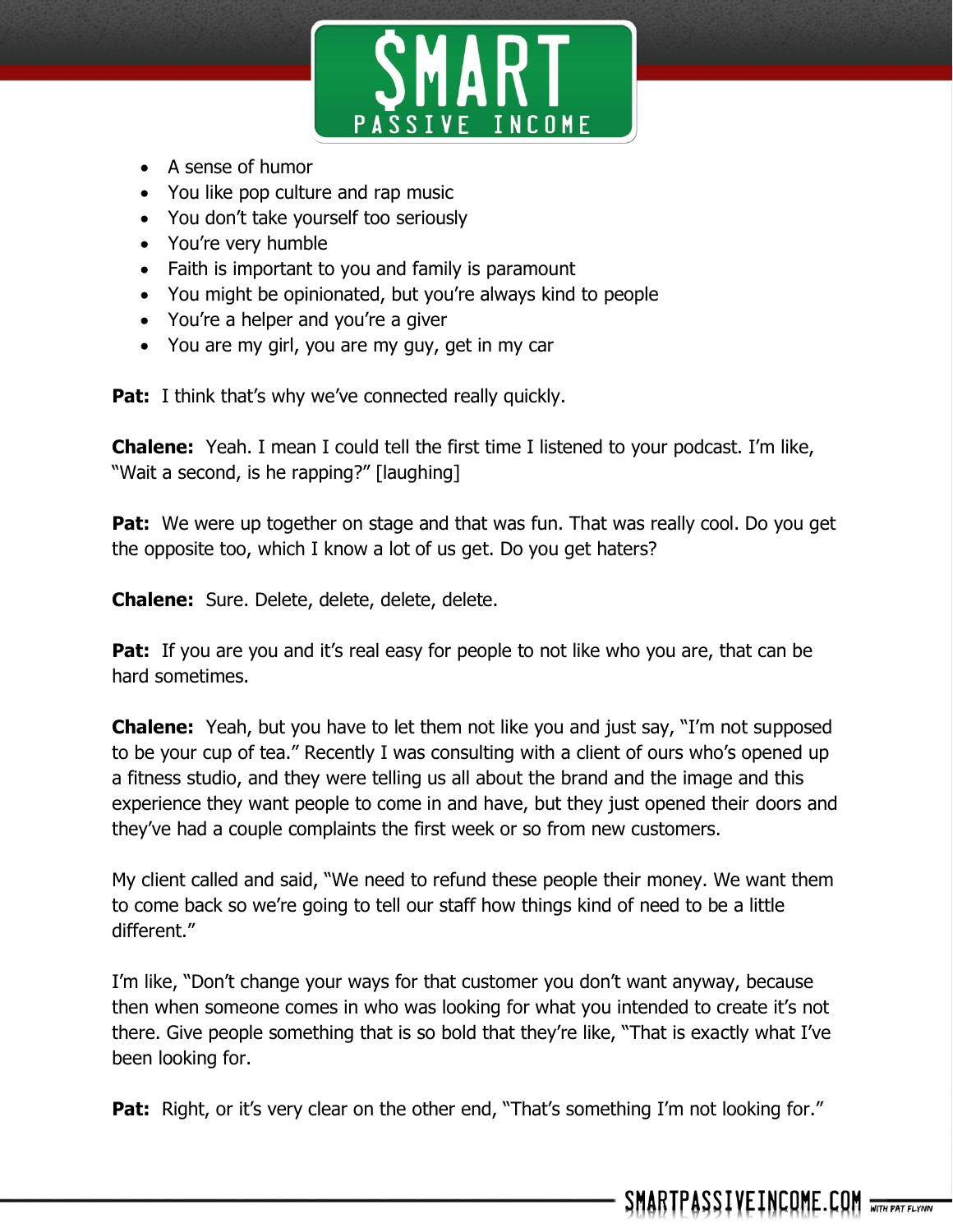

**Chalene:** Yeah, and I personally am affected by that so I don't expose myself to it. If there are negative comments on Facebook, my staff knows to delete them. Don't let me see it because I'll spend all day composing a reply that I never send, you know what I mean? Just delete it for me so I don't let it get into my brain.

I really had to learn this by doing consumer videos because people buy exercise videos and they would just want to hammer you because they didn't do the program. In the beginning I would read the reviews and they were just like so mean. I was like, "Wait a second. This is affecting my confidence, which then doesn't allow me to make a difference in people's lives, so I have to stop reading this."

I always say unless it's something I can truly change and it's going to help me, I don't want to hear the negative. I want to be around people who get me and I don't have to change, because I get them. If they feel that way, I will take care of you. That's why I call them a Lifer because no matter what I'm learning next, for the rest of my life I'm going to help you.

**Pat:** Haters used to ruin me. I would stop working for weeks.

**Chalene:** You'd stop working? Or would you do that, "I'm going to compose this 'This is going to change your life' email."

**Pat:** I've done that. I've written the emails, pages and essays long, and then I don't send them obviously, because when you finally sleep on it it's like, "Oh, that was dumb." It would accomplish nothing.

**Chalene:** Yeah. I know I shouldn't reply, but if I just can't help it I have one phrase. I'll say, "Maybe we should break up. We're not good for each other." If someone has something rude to say or is disagreeable I'm like, "You're probably right. Maybe we should break up. There's probably somebody out there for you and it's probably not me."

**Pat:** There are plenty of fish in the sea.

In terms of your Lifers, again, they're incredible. They lift you up so much. How do you nurture your raving fan base? How do you nurture your Lifers? For all of us out there, no matter how big or small our raving fans are – and it's great to have raving fans, you want to be somebody's favorite; that's really what your goal is, you are the favorite to a lot of people – so how do you nurture them?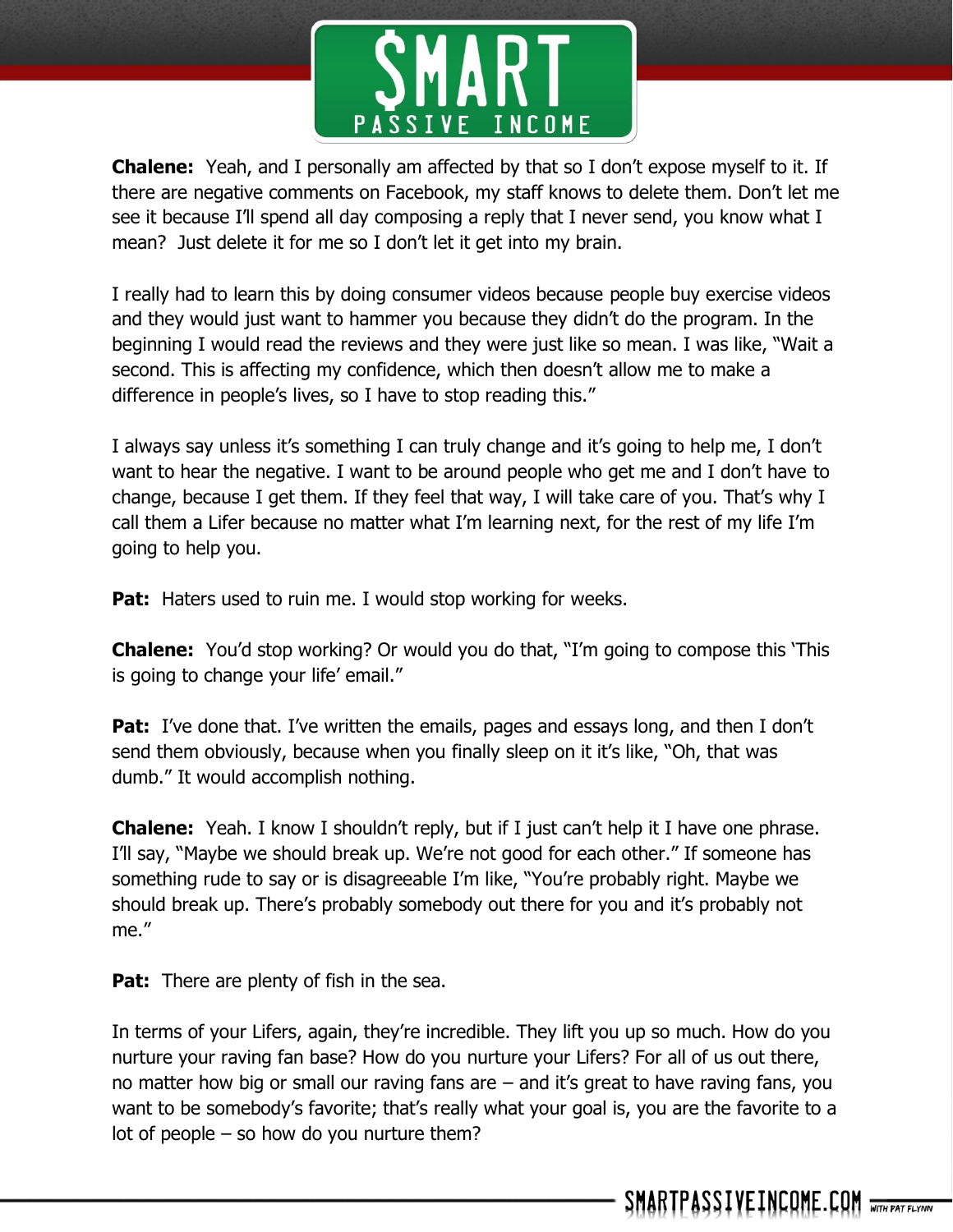

**Chalene:** I've heard many tremendous interviews on your show and I think the theme is you give and give. For me, I want to give sometimes, and I do give sometimes, what I know you need, even if it's not what you want. I think I have a motherly instinct, I guess. I don't care if you want to break up with me and you get mad at me and you don't want to hear it. I know you need to do this.

I have an academy called The Marketing Impact Academy, and when people go into it I tell them right away, "Everybody wants to learn social media. That's what they want, but I won't give it to them until they do what they need to do, which is really identify their Lifer and then create several different premiums. Then you go to social media."

What's the point of going, "Hey, follow me on Facebook if you like this video. Head on over to YouTube for the rest of this video. And if you like us on YouTube, why don't you head over to Instagram?" You just keep sending people on this wild goose chase because you have no place to send them.

It's like tough love and total honesty and transparency. All I have is my word, and that's important to me, so I do things not because you're supposed do, I do things because it feels right. It feels like this is a way to treat good people.

**Pat:** Another thing I know that you do is you put on these events, and they're amazing. They're some of the most fun events I've done. Obviously you have a great team to help you put those together. Kristen is amazing, and all the other people on your team.

In terms of events, this is something that I'm starting to get into now. I've done an event with Chris Ducker, the 1-Day Business Breakthrough event, and that's always a fun thing to do. How do you make sure your audience when they're at these events gets the most out of it?

**Chalene:** From my own experience. You've attended seminars or live events where you're like, "Okay, so what did I love about this and what did I hate about it?" That's what I'm always doing, is thinking about things in terms of what I would want, because I'm serving me. Everybody in my audience is a lot like me. We're just in the same boat.

I know you hate to sit. I know that you don't need motivation. You're the most motivated person on the planet so you don't need more motivation. You actually need to be locked in a room and told how to do it and then given the time to do it.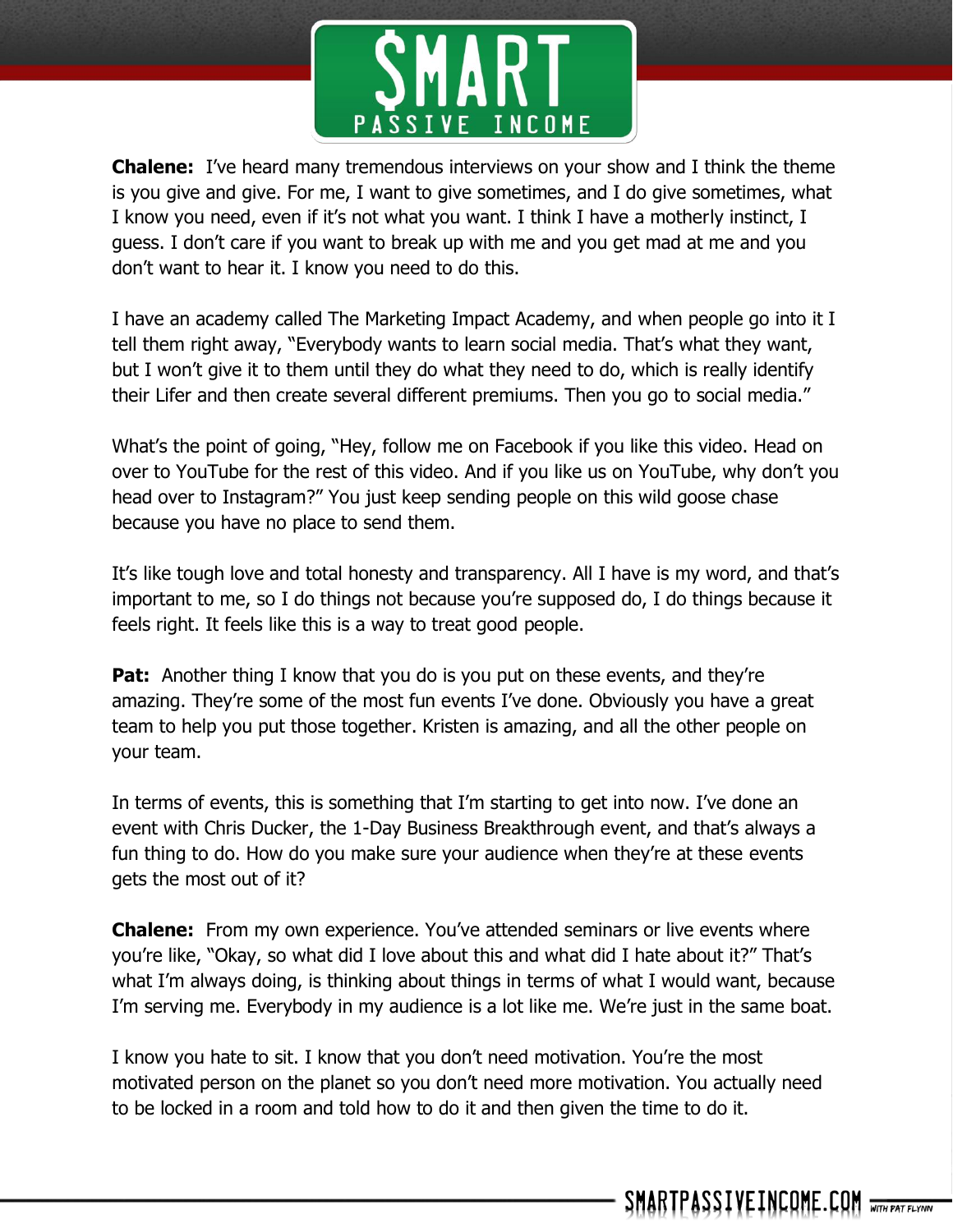

I would go to seminars and it's like I don't need to be motivated. I'm very motivated. This is great, all this theory, but now I'm going to need to take a month off to do this stuff. That was always a frustration when I would attend seminars, workshops, singleday events, so one thing I said is  $#1$  I'm going to get people up all the time. I'm going to make it comfortable to network, but not awkward, not force it. I'm also going to make sure that if people are going to come to an event, I owe it to them to help them get a lot of that work done while they're there.

**Pat:** I've been to events and those are my favorite, actually, where the director or somebody even in a specific presentation will give people time to implement or write things down.

That was something I noticed after I spoke at your event. You were on right after me to talk about something, and then you had people fill out these worksheets or something, and you were getting into it. I think you were in the crowd and reading people's answers and stuff. That was really cool.

**Chalene:** You know, I think people walk away with this high and this euphoria from live events, but the power is while you're at a live event. You and I have both talked about this. I'm what I call an outgoing introvert, so I have to pick and choose very carefully what things I'm going to go to.

It's very powerful to do that because when you're in a room there's this energy force where suddenly you have like this flood of your most brilliant ideas and your juices just start flowing. It's incredible what you can accomplish with all the focus and all the synapses are firing, and it's because you're in a room full of people who are doing that same thing. It's just insane how powerful that is.

Then you go home and your wife is like, "You take the kids. I've had them all weekend." Then you're back to the grind and there's 400 emails that you neglected to return because you were in a seminar, and you've lost that energy, that power, those synapses. It gets tucked away in a notebook and you never implement.

I just said, "I've got to take advantage of all these people in a room. We're going to do the work." We're not working the entire time, but instead of being at the bar or instead of long breaks in-between it's like, "Fine, if you need to leave, leave; otherwise, these doors are closed and you should do the work. Let's sit down and do the work. Let's do it," and we walk them through it and they do the work.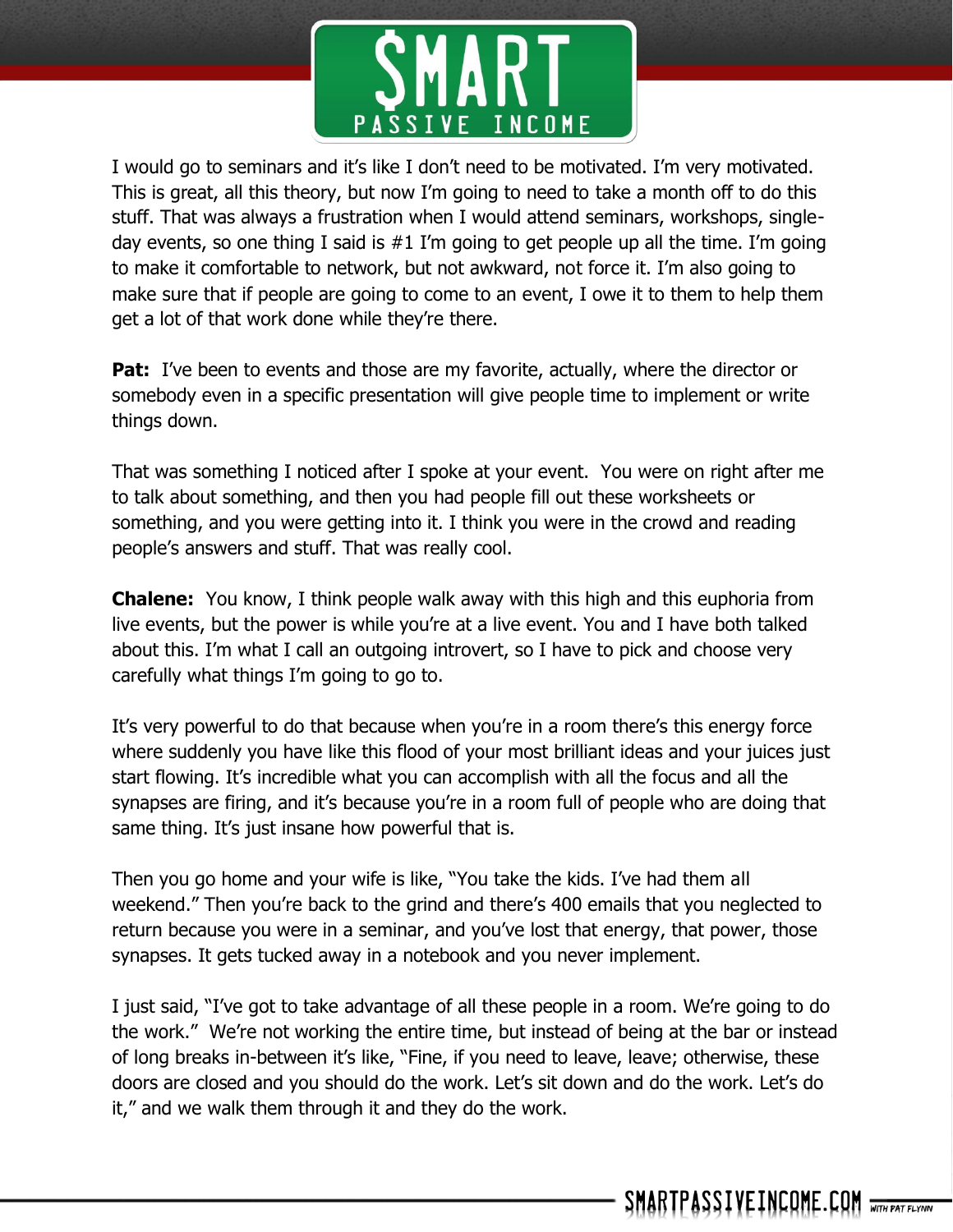

In some of my seminars I just tell you, "You should write this sequence of 4 email, and now we're writing them. Let's write these emails," and you actually do it while you're there. People are like, "I've been putting this off, this simple task, for a year."

**Pat:** I love that. I'm thinking if I'm at a conference and I'm sitting in a presentation and it's great and I want to implement, I should just raise my hand at the end and be like, "Hey, if anybody else wants to do this, I'm going to spend the next hour doing this. Who wants to do it with me?"

**Chalene:** Wouldn't that be huge?

**Pat:** That would be awesome.

**Chalene:** Yeah, and that's the key I think for most entrepreneurs and people who are listening to Smart Passive Income and listening to Build Your Tribe. It's not just the knowledge or carving out a half hour or an hour to listen. It's then the extra hour that you are scheduling to implement it. You've heard the idea. Your brain just came up with a flood of possibilities, so now schedule the time to implement it and then your life changes exponentially.

**Pat:** I love that. You actually scared me a second ago because you were like, "You get home from a conference and your wife tells you to take the kids," and my wife told me to take the kids the last few days. She's had a couple days off. And then you're like, "And then you have 400 unread emails." I'm looking at my inbox right now and I have 397 unread emails.

**Chalene:** See? I have spyware on your computer.

**Pat:** Yeah, where are you in my room right now? This is tripping me out.

**Chalene:** That does happen because most of us are attracted to an opposite, which is really good because she keeps you grounded.

**Pat:** Oh yeah, she's amazing. I talk about her all the time. She's the unsung hero of Team Flynn. Everybody knows that. But it's funny because I also know that after conferences I get all these emails and then I schedule ahead of time, because I plan ahead, a day or two to go through these emails, and I'll catch up by the end of the week.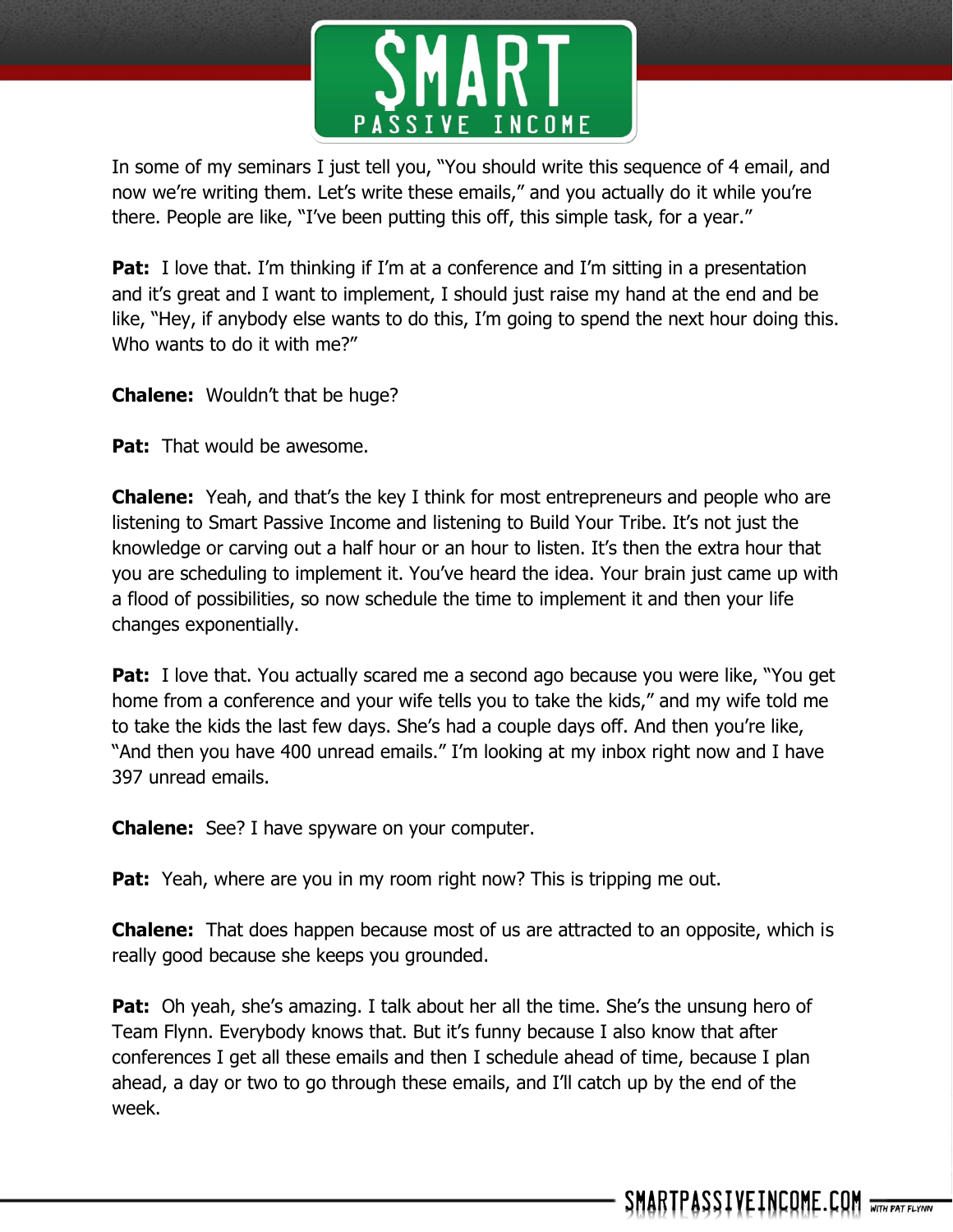

That's what I've learned after these conferences. Plan ahead. Give yourself a few days to recover, but also schedule in the things that you know you have to do to get back to where you were.

**Chalene:** There's more time for vacation if in those times where your brain is on fire and you have all these great ideas, instead of using that last day to lounge by the pool, use that last day to implement. Then you'll have more time for vacation later, when you can actually enjoy it when you're with your family.

If there's one take-away I hope people hear today it is you've got to schedule time to implement these incredible ideas, or they just keep piling up and then you just feel like a failure. You're like, "Aaahh! There's all these things I know I should be doing. There's all these things I need to get to, and I'm not doing it."

You just keep seeing people, "Oh, this person's doing Pinterest now, and that person's doing a podcast, and maybe I should do this." You just start to feel overwhelmed and like a failure.

**Pat:** So after this podcast or after any podcast you listen to, any blog post you read, any video you watch, any conference you go to, put in the time afterwards. Schedule it in when you're going to do whatever it is that you need to do. I love that. That's a huge take-away.

Let's talk about your podcast really quick. I want to make sure people listen to it because it's awesome with your personality, obviously, and amazing guests. I'm not just saying that because I was a guest on the show, too, but I've listened to a number of episodes and they're fantastic.

You even did, like I did in Episode 138, one of those NPR storytelling type episodes. Do you remember the episode number?

**Chalene:** I don't give my podcast episode numbers. I just give them titles.

**Pat:** What was the title of that one?

**Chalene:** "The End." I have two shows. The business podcast is called Build Your Tribe, and The Chalene Show is kind of like life balance. It's everything.

**Pat:** I love that, so we'll put those links in the show notes for everybody out there.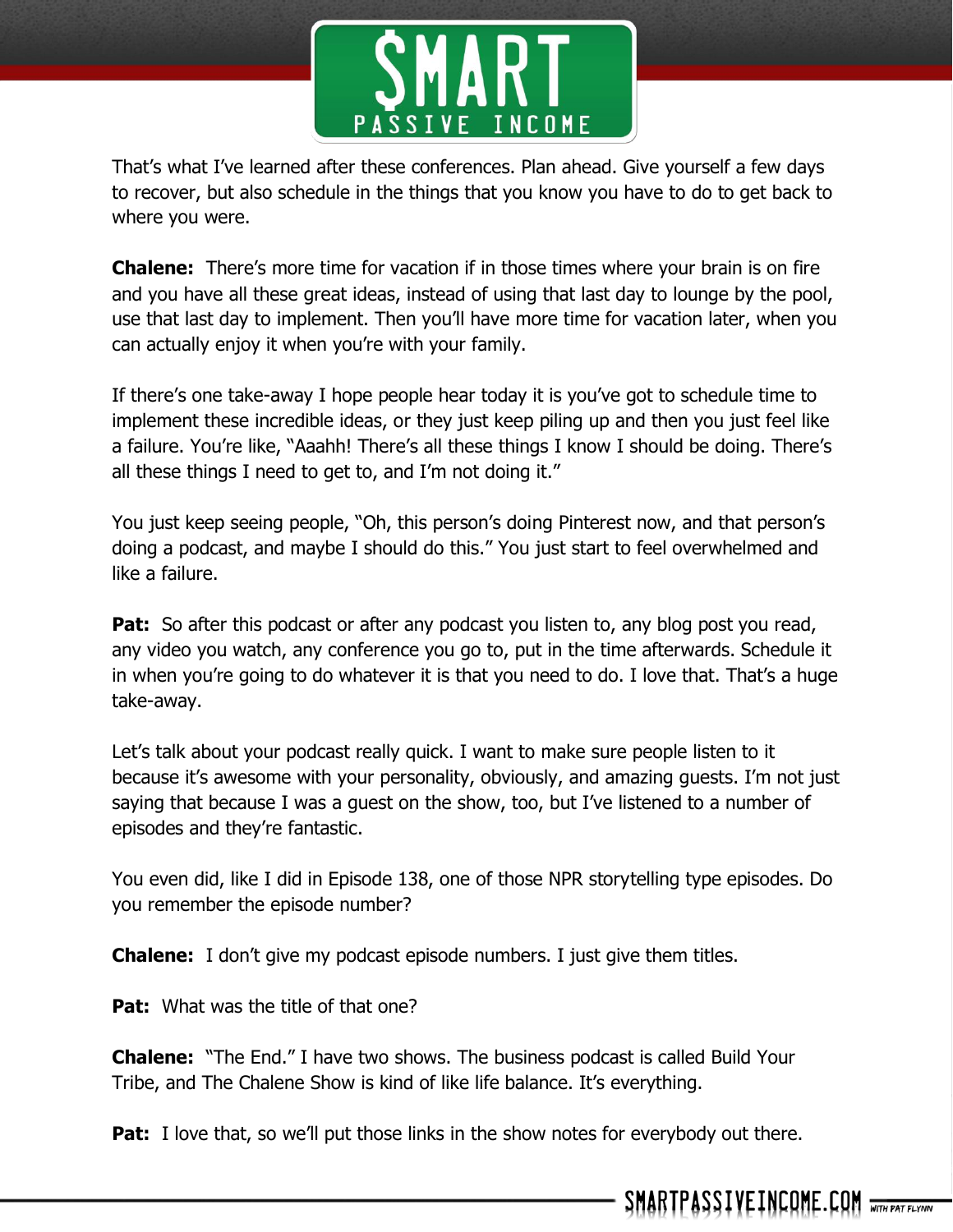

**Chalene:** Boy, that was a lot more work than I thought it was, that NPR-style episode, but gosh it was fun! I'm like, "I'm addicted!" But I've got my husband to keep me in check. I'm sitting in my podcasting room, which is a tiny little wine closet and I had everything removed and soundproofed, so I call it my little introvert hide-away.

**Pat:** But if you had the time you would do those all the time?

**Chalene:** Oh yes! I just love that someone would listen, especially that people who listen to podcasts are learners and I dig that. I love that people are curious and want to hear these stories and find inspiration in them and change their lives and change the world. To think that someone is actually listening to us is like the coolest thing in the world.

**Pat:** There are tens of thousands of people listening to us right now.

**Chalene:** Oh, there's more than one? There's more than just my mom?

**Pat:** Thank you so much for all the inspiration, all the honesty, and obviously the advice. This is great. We're going to do what we can to put all your good stuff in the show notes, everything that we mentioned in the Resources. Chalene, any final words before we head out?

**Chalene:** I just want to commend you for being such a cool and committed dad and husband, because that to me is what really attracted me to what it is you do and why you do it, so thank you, Pat.

**Pat:** Thank you, Chalene. I can't wait till we see each other again, and hopefully we can share a stage together again sometime soon.

**Chalene:** I'm going to challenge you now to a lip sync battle.

**Pat:** By the way, I'm going to link to this too in the show notes, because this just popped in my head. You had challenged me on Instagram a couple days ago to a Dubsmash challenge. For those of you listening, if you don't know what that is, it's basically when you put on some audio and then mouth it, pretending it's you, whether it's a song or just people talking. Did you see my response Dubsmashed?

**Chalene:** No, I did not.

Pat: It's on Instagram, and somebody said that I killed yours.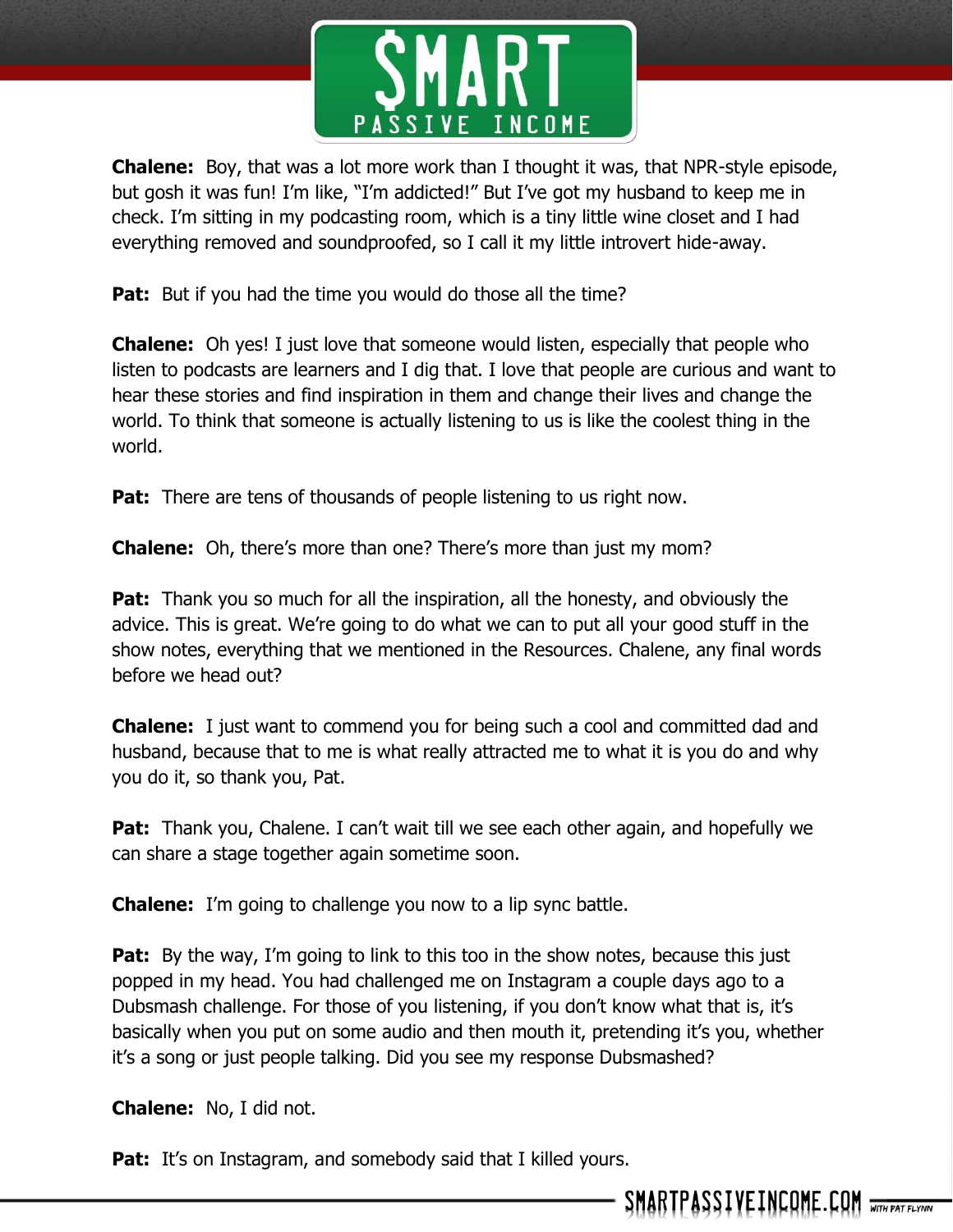

**Chalene:** Really? We'll see about that. No, it's okay.

Pat: So there might be some back and forth, but it's there for you. Thank you for the challenge. I think it's always great just to challenge each other like that. I love how you just kind of randomly, "Hey Pat Flynn, this is for you. See what you can do." It's always good to have friends in business, and you are definitely a big friend of mine, so thank you.

**Chalene:** Thank you, Pat.

**Pat:** Take care.

 $=$   $=$   $=$   $=$ 

I hope you enjoyed that episode with Chalene Johnson. I also recommend checking out our Instagram accounts. She's @chalenejohnson, I'm @patflynn. For a while there a month ago we were going back and forth with some Dubsmash competition videos and having a lot of fun with that.

If you're in the Chalene Johnson tribe, if you're a Lifer, thank you so much for listening to this. I appreciate you. If you're not a Lifer yet, go ahead and check her out at the [Build Your Tribe](https://itunes.apple.com/us/podcast/build-your-tribe-creating/id910990031?mt=2) podcast. You can also find her at **The Chalene Show** and also [ChaleneJohnson.com.](http://www.chalenejohnson.com/)

Thank you so much, and don't forget to go to **[SmartPassiveIncome.com/session167](http://www.smartpassiveincome.com/session167)** to get all the links and the resources mentioned in this particular episode.

I also want to thank this episode's sponsor, 99Designs.com. If you go to [99Designs.com/spi](http://99designs.com/spi) you'll get a \$99 Power Pack of services for free, which you can put towards your next design project, whatever you need designed for your business.

Obviously we're doing online business, so you'll need some sort of design done. If you need it fast and need it affordably, then go to **99designs.com/spi**. You can put the job description for what you need done, and then within a few days you're going to get dozens of designers around the world competing for your favorite design.

You award the prize money, you get to keep the design, and then you get to move on doing your business, so it's great stuff. If you're not satisfied with any of the designs